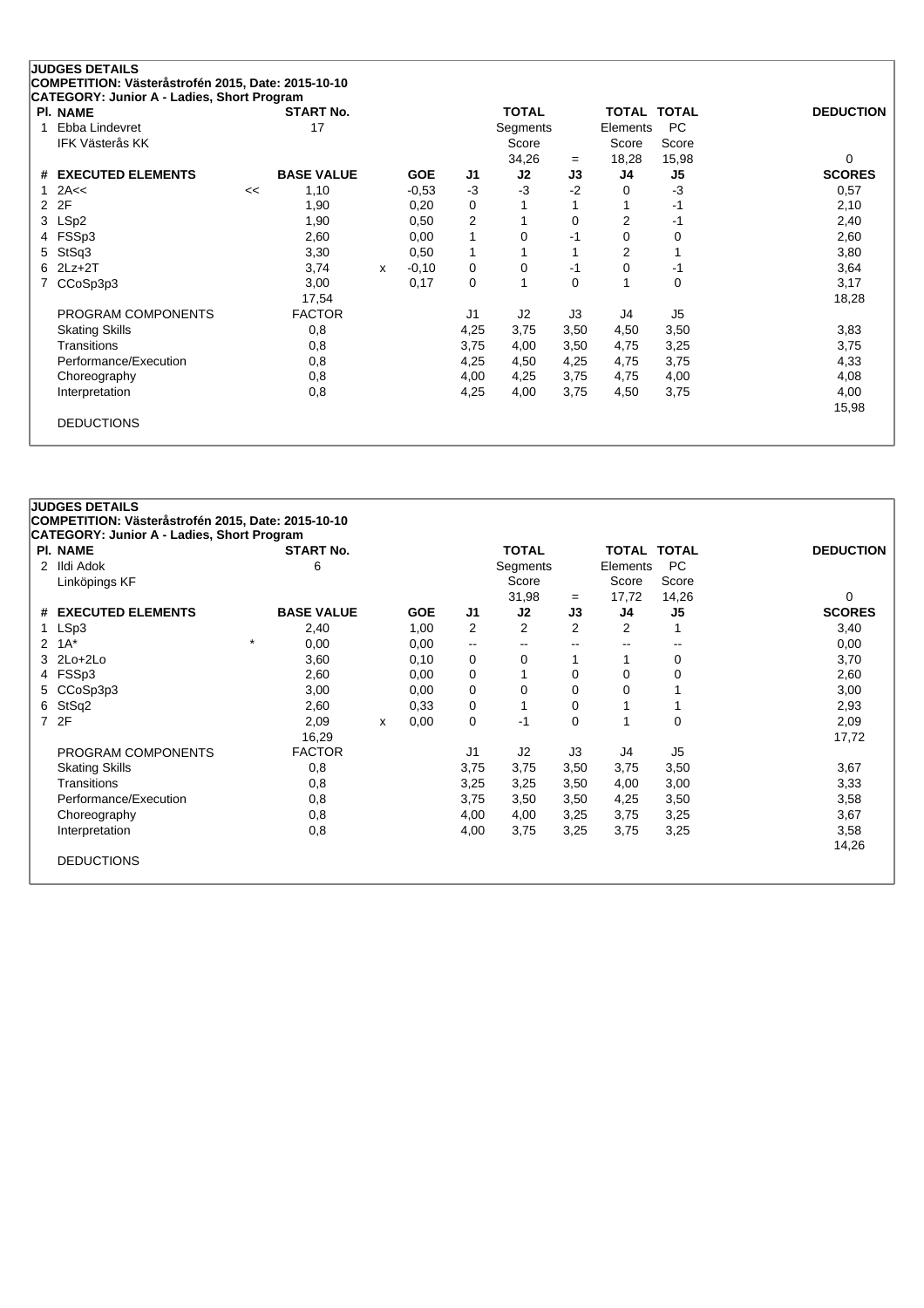| <b>PI. NAME</b>              |    | <b>START No.</b>  |   |            |                | <b>TOTAL</b> |      | <b>TOTAL</b>   | <b>TOTAL</b>   | <b>DEDUCTION</b> |
|------------------------------|----|-------------------|---|------------|----------------|--------------|------|----------------|----------------|------------------|
| Nikki Andersson Mueller<br>3 |    | 32                |   |            |                | Segments     |      | Elements       | <b>PC</b>      |                  |
| Örebro KK                    |    |                   |   |            |                | Score        |      | Score          | Score          |                  |
|                              |    |                   |   |            |                | 31,49        | $=$  | 17,09          | 14,40          | 0                |
| # EXECUTED ELEMENTS          |    | <b>BASE VALUE</b> |   | <b>GOE</b> | J1             | J2           | J3   | J4             | J5             | <b>SCORES</b>    |
| 2A<<                         | << | 1,10              |   | $-0.60$    | $-3$           | $-3$         | $-3$ | $-3$           | $-3$           | 0,50             |
| $2$ $2$ Lo+ $2$ Lo           |    | 3,60              |   | 0,00       | 0              | 0            | 0    | 0              | 0              | 3,60             |
| 3 FSSp3                      |    | 2,60              |   | 0,00       | 0              | 0            | 0    | 0              | 0              | 2,60             |
| StSq2<br>4                   |    | 2,60              |   | 0,50       | $\mathbf{1}$   |              |      | $\overline{2}$ | 0              | 3,10             |
| 5 LSp2                       |    | 1,90              |   | 0,00       | 0              | 0            | 0    | $-1$           | 0              | 1,90             |
| 2F<br>6                      |    | 2,09              | x | 0,00       | 0              | $-1$         | 0    | 0              | 0              | 2,09             |
| CCoSp3p4                     |    | 3,50              |   | $-0,20$    | 0              | $-1$         | 0    | $-1$           | -1             | 3,30             |
|                              |    | 17,39             |   |            |                |              |      |                |                | 17,09            |
| PROGRAM COMPONENTS           |    | <b>FACTOR</b>     |   |            | J <sub>1</sub> | J2           | J3   | J4             | J <sub>5</sub> |                  |
| <b>Skating Skills</b>        |    | 0,8               |   |            | 4,00           | 3,75         | 3,50 | 4,00           | 3,25           | 3,75             |
| <b>Transitions</b>           |    | 0,8               |   |            | 3,50           | 3,25         | 3,25 | 4,00           | 2,75           | 3,33             |
| Performance/Execution        |    | 0,8               |   |            | 3,75           | 4,00         | 3,50 | 4,25           | 3,25           | 3,75             |
| Choreography                 |    | 0,8               |   |            | 4,00           | 3,75         | 3,25 | 4,25           | 3,00           | 3,67             |
| Interpretation               |    | 0,8               |   |            | 4,00           | 3,50         | 3,00 | 4,00           | 2,75           | 3,50             |
|                              |    |                   |   |            |                |              |      |                |                | 14,40            |

# **JUDGES DETAILS COMPETITION: Västeråstrofén 2015, Date: 2015-10-10 CATEGORY: Junior A - Ladies, Short Program Pl. NAME START No. TOTAL TOTAL TOTAL DEDUCTION** 4 Malin Steen 2 2 2 Segments Elements PC<br>Boo SK 3 Score 2 3 Segments Elements PC Boo SK Score Score Score 29,03 <sup>=</sup> 16,31 12,72 0 **# EXECUTED ELEMENTS BASE VALUE GOE J1 J2 J3 J4 J5 SCORES** 1 LSp3 2,40 0,50 1 1 0 1 1 2,90 2 2F 1,90 -0,50 -2 -2 -1 -1 -2 1,40 3 FSSp3 2,60 -0,40 -2 -1 -1 -1 -2 2,20 4 2Lz+2Lo 3,90 -0,10 0 -1 0 0 -1 3,80 5 CCoSp3p3 3,00 -0,20 -1 0 -1 0 -1 2,80 6 StSq2 2,60 0,00 0 0 0 1 0 2,60 7 2A<< << 1,21 <sup>x</sup> -0,60 -3 -3 -3 -3 -3 0,61 17,61 16,31 PROGRAM COMPONENTS FACTOR J1 J2 J3 J4 J5 Skating Skills 0,8 3,50 3,25 3,25 3,50 3,25 3,33 Transitions 0,8 3,25 3,00 2,75 3,25 2,75 3,00 Performance/Execution 0,8 0,8 3,25 3,25 3,00 3,50 3,00 3,00 3,17 Choreography 0,8 3,50 3,50 3,00 3,25 3,25 3,33 Interpretation 0,8 3,50 3,00 2,75 3,25 3,00 3,08 12,72 DEDUCTIONS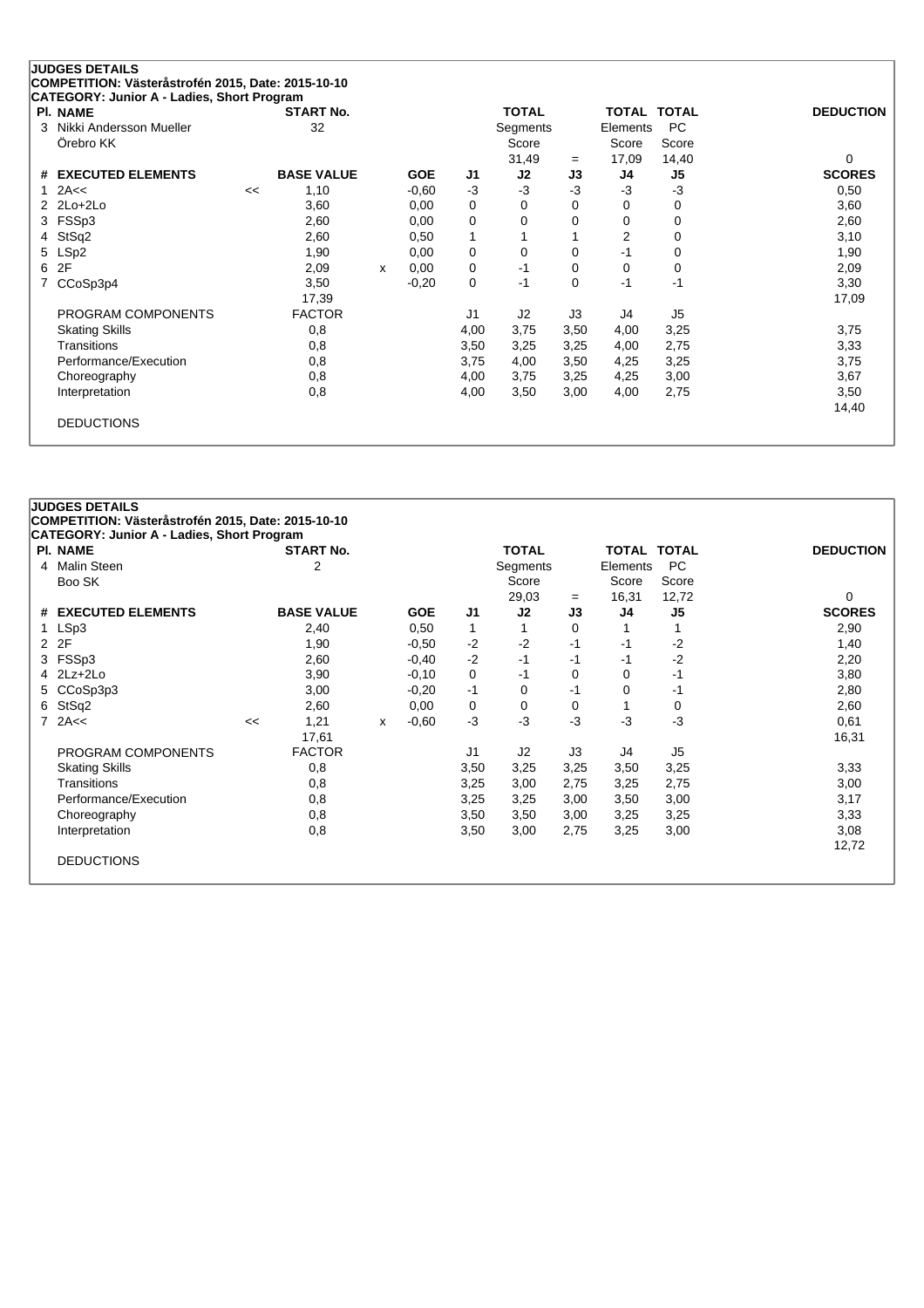|    | <b>JUDGES DETAILS</b><br>COMPETITION: Västeråstrofén 2015, Date: 2015-10-10 |    |                   |   |            |                |              |      |                    |                |                  |
|----|-----------------------------------------------------------------------------|----|-------------------|---|------------|----------------|--------------|------|--------------------|----------------|------------------|
|    | CATEGORY: Junior A - Ladies, Short Program                                  |    |                   |   |            |                |              |      |                    |                |                  |
|    | <b>PI. NAME</b>                                                             |    | <b>START No.</b>  |   |            |                | <b>TOTAL</b> |      | <b>TOTAL TOTAL</b> |                | <b>DEDUCTION</b> |
| 5. | Elly Olsson                                                                 |    | 8                 |   |            |                | Segments     |      | Elements           | PC             |                  |
|    | Örebro KK                                                                   |    |                   |   |            |                | Score        |      | Score              | Score          |                  |
|    |                                                                             |    |                   |   |            |                | 28,89        | $=$  | 16,53              | 13,36          |                  |
|    | # EXECUTED ELEMENTS                                                         |    | <b>BASE VALUE</b> |   | <b>GOE</b> | J1             | J2           | J3   | J4                 | J5             | <b>SCORES</b>    |
|    | LSp2                                                                        |    | 1,90              |   | 0,50       | 2              |              |      |                    | 0              | 2,40             |
|    | $2$ $2$ $Lo+2$ $Lo+2$                                                       |    | 3,60              |   | $-0,40$    | $-2$           | -1           | -1   | -1                 | $-2$           | 3,20             |
|    | $3$ 2A<<                                                                    | << | 1,10              |   | $-0,60$    | $-3$           | $-3$         | -3   | $-3$               | $-3$           | 0,50             |
|    | 4 FSSp3                                                                     |    | 2,60              |   | $-0,20$    | $-1$           | 0            | 0    | $-1$               | $-1$           | 2,40             |
| 5  | 2F                                                                          |    | 2,09              | x | 0,00       | 0              | 0            | 0    | 0                  | 0              | 2,09             |
| 6. | StSq2                                                                       |    | 2,60              |   | 0,17       | 1              | 0            | 0    |                    | 0              | 2,77             |
|    | CCoSp3p3                                                                    |    | 3,00              |   | 0,17       | $\mathbf{1}$   | 0            | 0    |                    | 0              | 3,17             |
|    |                                                                             |    | 16,89             |   |            |                |              |      |                    |                | 16,53            |
|    | PROGRAM COMPONENTS                                                          |    | <b>FACTOR</b>     |   |            | J <sub>1</sub> | J2           | J3   | J4                 | J <sub>5</sub> |                  |
|    | <b>Skating Skills</b>                                                       |    | 0,8               |   |            | 3,75           | 3,50         | 3,25 | 3,75               | 3,25           | 3,50             |
|    | <b>Transitions</b>                                                          |    | 0,8               |   |            | 3,25           | 3,00         | 3,25 | 3,75               | 2,75           | 3,17             |
|    | Performance/Execution                                                       |    | 0,8               |   |            | 3,75           | 3,25         | 3,25 | 4,00               | 3,00           | 3,42             |
|    | Choreography                                                                |    | 0,8               |   |            | 3,75           | 3,50         | 3,00 | 3,75               | 3,00           | 3,42             |
|    | Interpretation                                                              |    | 0,8               |   |            | 3,50           | 3,25         | 2,75 | 3,75               | 2,75           | 3,17             |
|    |                                                                             |    |                   |   |            |                |              |      |                    |                | 13,36            |
|    | <b>DEDUCTIONS</b>                                                           |    |                   |   |            |                |              |      |                    |                |                  |
|    | Falls: 1                                                                    |    |                   |   |            |                |              |      |                    |                |                  |

### **JUDGES DETAILS COMPETITION: Västeråstrofén 2015, Date: 2015-10-10 CATEGORY: Junior A - Ladies, Short Program Pl. NAME START No. TOTAL TOTAL TOTAL DEDUCTION** 6 Julia Gustafsson 10 Segments Elements PC Örebro KK Score Score Score Score Score Score Score Score Score Score Score Score Score Score Score Score Score 27,18 <sup>=</sup> 14,46 13,72 1 **# EXECUTED ELEMENTS BASE VALUE GOE J1 J2 J3 J4 J5 SCORES** 1 2A<< << 1,10 -0,60 -3 -3 -3 -3 -3 0,50 2 2Lze+2T 2,80 -0,70 -2 -2 -3 -1 -3 2,10 3 FSSp3 2,60 -0,20 0 0 -1 -2 -1 2,40 4 StSq2 2,60 0,17 0 1 1 0 -1 2,77 5 2F 2,09 <sup>x</sup> -0,90 -3 -3 -3 -3 -3 1,19 6 CCoSp3p4 3,50 0,50 0 1 1 2 1 4,00 7 LSp1 1,50 0,00 0 0 0 1 0 1,50 16,19 14,46 PROGRAM COMPONENTS FACTOR J1 J2 J3 J4 J5 Skating Skills 0,8 3,50 3,75 3,75 3,75 3,25 3,50 Transitions 0,8 3,25 3,25 3,25 3,50 3,00 3,25 Performance/Execution 0,8 0,8 3,25 3,75 3,50 3,75 3,25 3,25 3,50 Choreography 0,8 3,75 3,50 3,50 3,75 3,00 3,58 Interpretation 0,8 3,50 3,25 3,25 3,50 3,25 3,33 13,72 DEDUCTIONS Falls: 1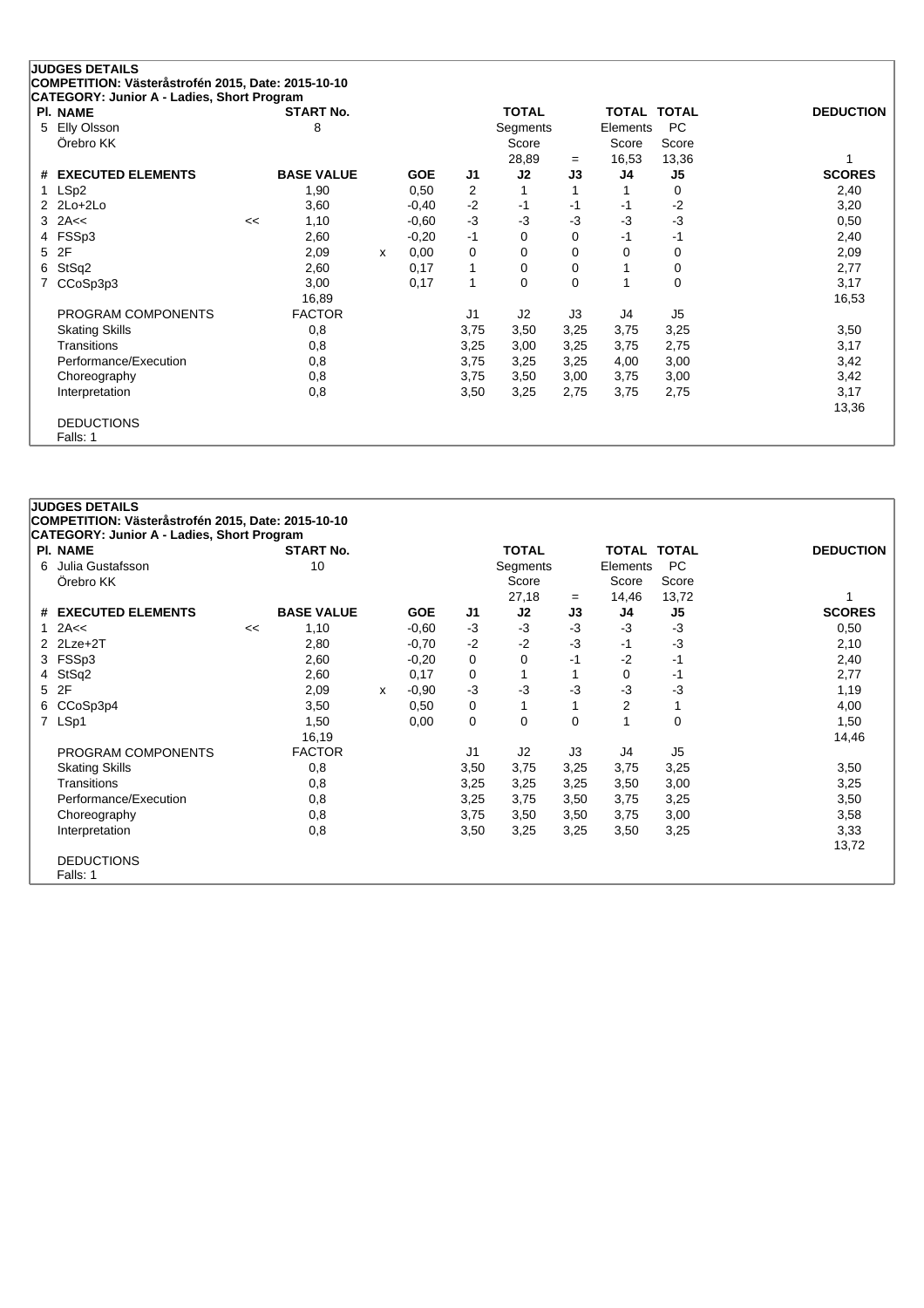| <b>PI. NAME</b>               |         | <b>START No.</b>  |            |      | <b>TOTAL</b>   |          | <b>TOTAL</b> | <b>TOTAL</b>   | <b>DEDUCTION</b> |
|-------------------------------|---------|-------------------|------------|------|----------------|----------|--------------|----------------|------------------|
| Julia Thorslund<br>7          |         | 14                |            |      | Segments       |          | Elements     | <b>PC</b>      |                  |
| Uppsala Allmänna KK           |         |                   |            |      | Score          |          | Score        | Score          |                  |
|                               |         |                   |            |      | 26,83          | $=$      | 14,03        | 12,80          | $\Omega$         |
| <b>EXECUTED ELEMENTS</b><br># |         | <b>BASE VALUE</b> | <b>GOE</b> | J1   | J2             | J3       | J4           | J5             | <b>SCORES</b>    |
| 2A<<<br>1.                    | <<      | 1,10              | $-0,60$    | $-3$ | $-3$           | $-3$     | $-3$         | $-3$           | 0,50             |
| 2 $2Lz+2T<$                   | $\,<\,$ | 3,00              | $-0,50$    | $-1$ | $-3$           | $-2$     | -1           | $-2$           | 2,50             |
| 3 FSSp2+V                     | $\vee$  | 1,60              | $-0,20$    | 0    | -1             | $\Omega$ | $-1$         | $-2$           | 1,40             |
| 2F<br>4                       |         | 1,90              | $-0,20$    | $-1$ | $\Omega$       | 0        | -1           | $-2$           | 1,70             |
| StSq1<br>5                    |         | 1,80              | $-0,10$    | 0    | $-1$           | $-1$     |              | 0              | 1,70             |
| LSp3<br>6                     |         | 2,40              | 0,50       | 1    | 0              |          |              |                | 2,90             |
| CCoSp3p3<br>7                 |         | 3,00              | 0.33       | 0    |                |          | 2            | $\mathbf 0$    | 3,33             |
|                               |         | 14,80             |            |      |                |          |              |                | 14,03            |
| PROGRAM COMPONENTS            |         | <b>FACTOR</b>     |            | J1   | J <sub>2</sub> | J3       | J4           | J <sub>5</sub> |                  |
| <b>Skating Skills</b>         |         | 0,8               |            | 3,25 | 3,25           | 3,50     | 4,00         | 2,75           | 3,33             |
| Transitions                   |         | 0,8               |            | 2,75 | 3,00           | 3,25     | 3,75         | 2,50           | 3,00             |
| Performance/Execution         |         | 0,8               |            | 3,00 | 3,00           | 3,50     | 4,25         | 3,00           | 3,17             |
| Choreography                  |         | 0,8               |            | 3,25 | 3,25           | 3,50     | 4,00         | 3,25           | 3,33             |
| Interpretation                |         | 0,8               |            | 3,25 | 3,25           | 3,00     | 4,00         | 2,75           | 3,17             |
|                               |         |                   |            |      |                |          |              |                | 12,80            |

# **JUDGES DETAILS COMPETITION: Västeråstrofén 2015, Date: 2015-10-10 CATEGORY: Junior A - Ladies, Short Program Pl. NAME START No. TOTAL TOTAL TOTAL DEDUCTION** 8 Moa Göransson 11 Segments Elements PC Uppsala Allmänna KK Score Score Score Score Score Score Score Score Score Score Score Score Score Score Score Score Score Score Score Score Score Score Score Score Score Score Score Score Score Score Score Score Score Scor 26,08 = 13,48 12,60 0<br> **J2 J3 J4 J5 SCORES # EXECUTED ELEMENTS BASE VALUE GOE J1 J2 J3 J4 J5 SCORES** 1 2Lo+2T 3,10 -0,30 -1 -2 -1 -1 -1 2,80 2 LSp1 1,50 0,00 0 0 -1 0 0 1,50 3 2F 1,90 -0,20 0 -1 -1 0 -2 1,70 4 FSSp2+V V 1,60 -0,20 -1 -1 0 0 -1 1,40 5 StSq1 1,80 0,00 0 0 0 1 0 1,80 6 2A<< << 1,21 <sup>x</sup> -0,60 -3 -3 -3 -3 -3 0,61 7 CCoSp3p4 3,50 0,17 0 0 1 1 0 3,67 14,61 13,48 PROGRAM COMPONENTS FACTOR UNIVERSITY OF THE SET OF THE SET OF THE SET OF THE SET OF THE SET OF THE SET OF THE S Skating Skills 0,8 3,50 3,00 3,25 3,50 3,00 3,25 Transitions 0,8 3,00 2,75 3,25 3,75 2,50 3,00 Performance/Execution 0,8 0,8 3,25 3,25 3,50 4,00 2,75 3,33 Choreography 0,8 3,25 3,25 3,25 3,75 3,00 3,25 Interpretation 0,8 3,00 2,75 3,00 3,50 2,50 2,92 12,60 DEDUCTIONS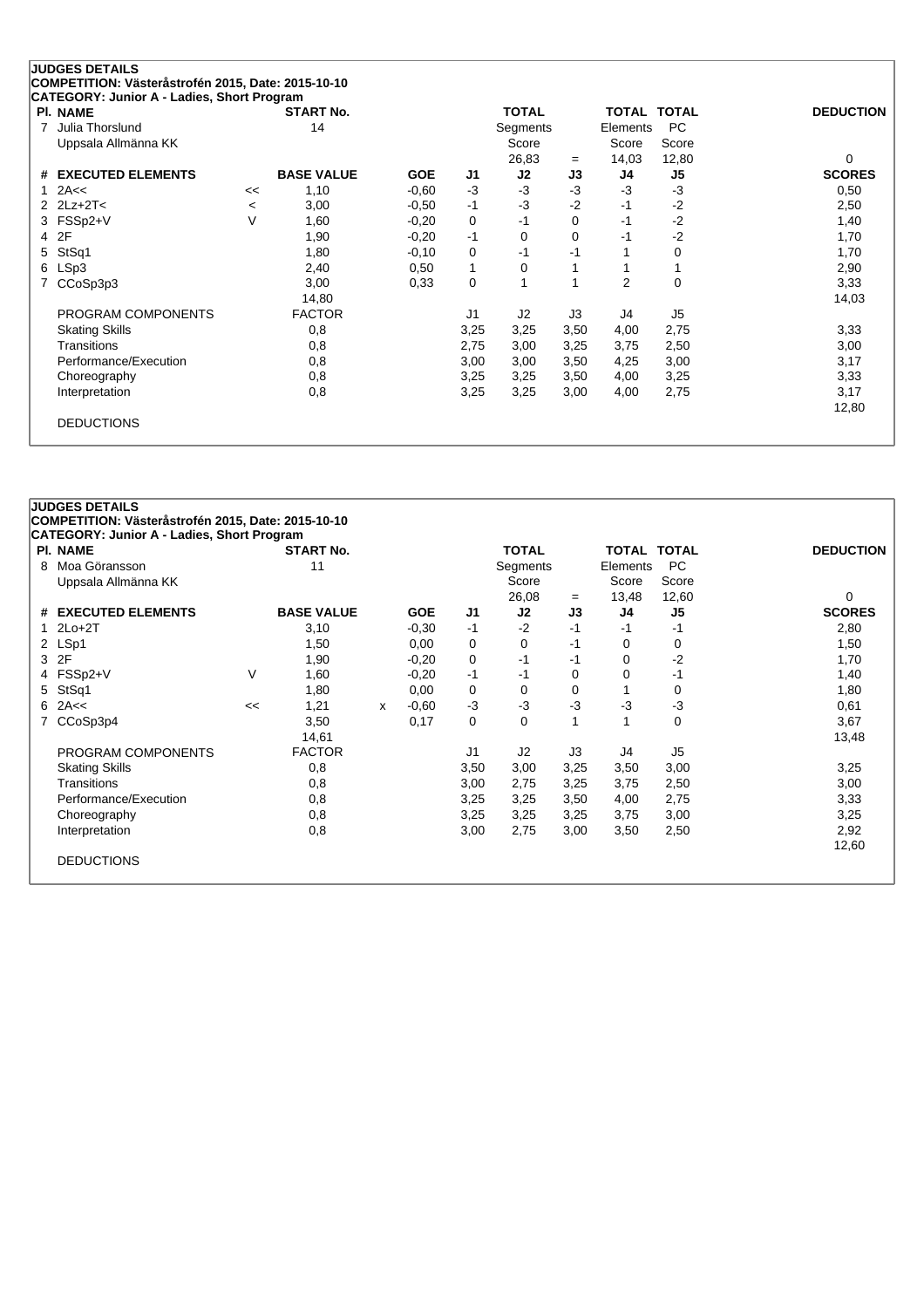|    | <b>JUDGES DETAILS</b>                                                                            |    |                   |   |            |                |              |          |                    |                |                  |
|----|--------------------------------------------------------------------------------------------------|----|-------------------|---|------------|----------------|--------------|----------|--------------------|----------------|------------------|
|    | COMPETITION: Västeråstrofén 2015, Date: 2015-10-10<br>CATEGORY: Junior A - Ladies, Short Program |    |                   |   |            |                |              |          |                    |                |                  |
|    | PI. NAME                                                                                         |    | <b>START No.</b>  |   |            |                | <b>TOTAL</b> |          | <b>TOTAL TOTAL</b> |                | <b>DEDUCTION</b> |
| 9  | Alexandra Ödlund                                                                                 |    | 9                 |   |            |                | Segments     |          | Elements           | <b>PC</b>      |                  |
|    | IFK Österåkers KK                                                                                |    |                   |   |            |                | Score        |          | Score              | Score          |                  |
|    |                                                                                                  |    |                   |   |            |                | 25,84        | $=$      | 12,58              | 14,26          |                  |
|    | # EXECUTED ELEMENTS                                                                              |    | <b>BASE VALUE</b> |   | <b>GOE</b> | J1             | J2           | J3       | J4                 | J <sub>5</sub> | <b>SCORES</b>    |
|    | 2A<<                                                                                             | << | 1,10              |   | $-0,60$    | $-3$           | $-3$         | $-3$     | $-2$               | $-3$           | 0,50             |
|    | 2 2Fe                                                                                            | e  | 1,40              |   | $-0,40$    | $-1$           | -1           | $-2$     | 0                  | $-2$           | 1,00             |
| 3  | FSSp3                                                                                            |    | 2,60              |   | $-0,10$    | $-1$           | -1           | 0        | $\Omega$           | 0              | 2,50             |
|    | 4 LSp2                                                                                           |    | 1,90              |   | $-0,20$    | -1             | 0            | -1       |                    | $-1$           | 1,70             |
| 5. | 2Lz+COMBO                                                                                        |    | 2,31              | x | $-0.90$    | $-3$           | $-3$         | -3       | $-3$               | $-3$           | 1,41             |
| 6. | CCoSp3p4                                                                                         |    | 3,50              |   | 0,17       | 1              | 0            | 0        |                    | 0              | 3,67             |
| 7  | StSq1                                                                                            |    | 1,80              |   | 0,00       | 0              | $\Omega$     | $\Omega$ | $\overline{2}$     | $\mathbf 0$    | 1,80             |
|    |                                                                                                  |    | 14,61             |   |            |                |              |          |                    |                | 12,58            |
|    | PROGRAM COMPONENTS                                                                               |    | <b>FACTOR</b>     |   |            | J <sub>1</sub> | J2           | J3       | J4                 | J <sub>5</sub> |                  |
|    | <b>Skating Skills</b>                                                                            |    | 0,8               |   |            | 3,75           | 3,50         | 3,50     | 4,25               | 3,50           | 3,58             |
|    | Transitions                                                                                      |    | 0,8               |   |            | 3,50           | 3,00         | 3,50     | 4,25               | 3,00           | 3,33             |
|    | Performance/Execution                                                                            |    | 0,8               |   |            | 4,00           | 3,50         | 3,75     | 4,50               | 3,00           | 3,75             |
|    | Choreography                                                                                     |    | 0,8               |   |            | 4,00           | 3,50         | 3,50     | 4,50               | 3,25           | 3,67             |
|    | Interpretation                                                                                   |    | 0,8               |   |            | 4,00           | 3,25         | 3,25     | 4,25               | 3,25           | 3,50             |
|    |                                                                                                  |    |                   |   |            |                |              |          |                    |                | 14,26            |
|    | <b>DEDUCTIONS</b>                                                                                |    |                   |   |            |                |              |          |                    |                |                  |
|    | Falls: 1                                                                                         |    |                   |   |            |                |              |          |                    |                |                  |

### **JUDGES DETAILS COMPETITION: Västeråstrofén 2015, Date: 2015-10-10 CATEGORY: Junior A - Ladies, Short Program Pl. NAME START No. TOTAL TOTAL TOTAL DEDUCTION** 10 Sofia Abrahamsson 16 Segments Elements PC Botkyrka KK Score Score Score Score Score Score Score Score Score Score Score Score Score Score Score Score Score Score Score Score Score Score Score Score Score Score Score Score Score Score Score Score Score Score Score 25,80 <sup>=</sup> 13,46 13,34 1 **# EXECUTED ELEMENTS BASE VALUE GOE J1 J2 J3 J4 J5 SCORES** 1 FSSp3 2,60 -0,10 -1 -1 0 0 0 2,50 2 2F 1,90 0,20 0 1 1 1 0 2,10 3 StSqB 1,50 0,17 1 0 0 1 0 1,67 4 2A< <sup>&</sup>lt; 2,53 <sup>x</sup> -1,50 -3 -3 -3 -3 -3 1,03 5 LSpB 1,20 -0,30 0 -1 -1 -1 -1 0,90 6 2Lo+2Lo 3,96 <sup>x</sup> -0,80 -2 -3 -3 -2 -3 3,16 7 CCoSp3p2 2,50 -0,40 -1 -2 -1 -1 -3 2,10 16,19 13,46 PROGRAM COMPONENTS FACTOR J1 J2 J3 J4 J5 Skating Skills 0,8 3,75 3,50 3,25 3,50 3,25 3,42 Transitions 0,8 3,00 3,25 3,00 3,75 3,00 3,08 Performance/Execution 0,8 0,8 3,50 3,25 3,50 3,75 3,50 3,50 3,50 Choreography 0,8 3,50 3,00 3,25 3,50 3,50 3,42 Interpretation 0,8 3,75 3,00 3,00 3,50 3,25 3,25 13,34 DEDUCTIONS Falls: 1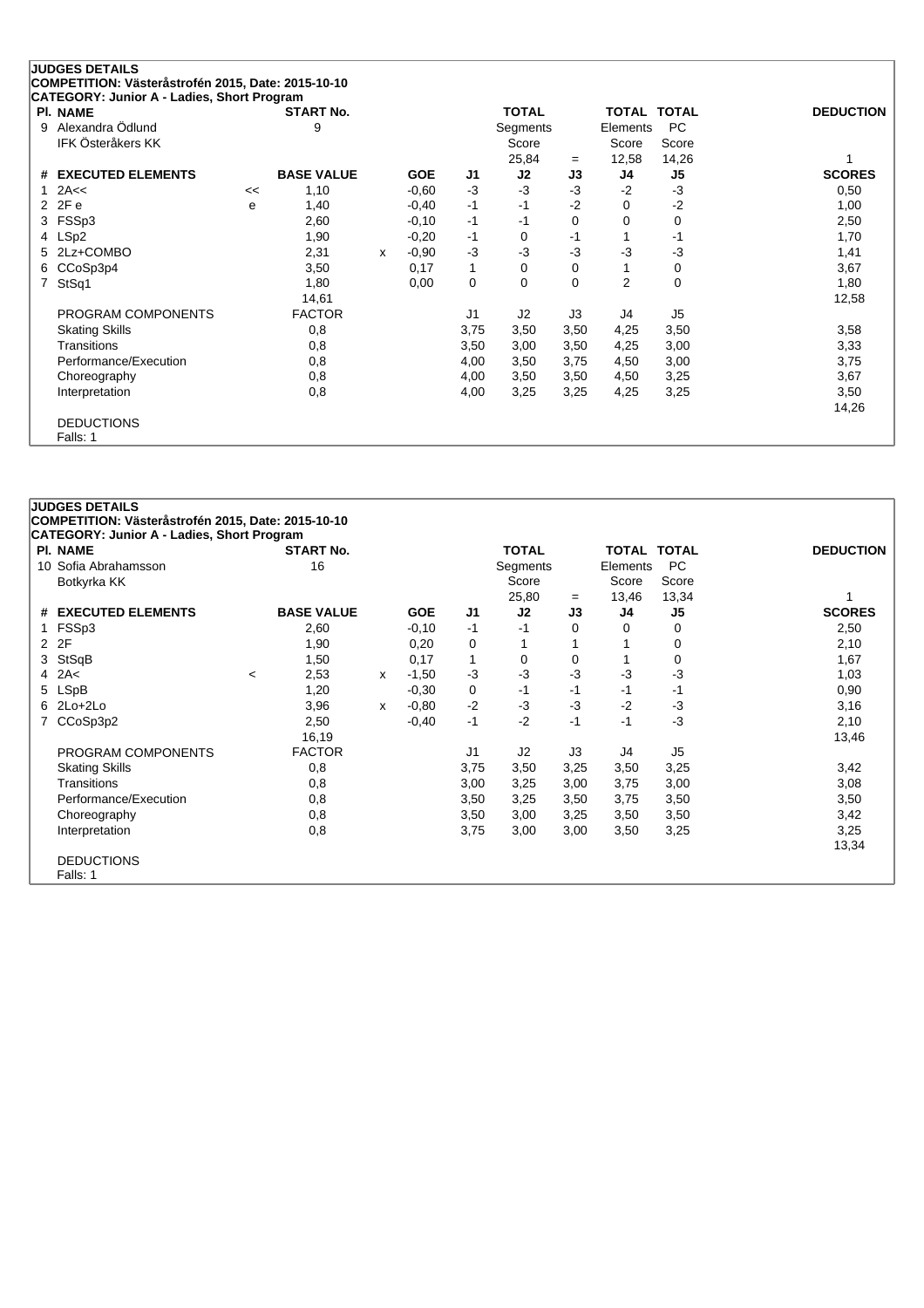|    | <b>JUDGES DETAILS</b>                              |         |                   |   |            |                         |              |                |                    |                |                  |
|----|----------------------------------------------------|---------|-------------------|---|------------|-------------------------|--------------|----------------|--------------------|----------------|------------------|
|    | COMPETITION: Västeråstrofén 2015, Date: 2015-10-10 |         |                   |   |            |                         |              |                |                    |                |                  |
|    | CATEGORY: Junior A - Ladies, Short Program         |         |                   |   |            |                         |              |                |                    |                |                  |
|    | <b>PI. NAME</b>                                    |         | <b>START No.</b>  |   |            |                         | <b>TOTAL</b> |                | <b>TOTAL TOTAL</b> |                | <b>DEDUCTION</b> |
| 11 | Rebecka Mannila                                    |         | 24                |   |            |                         | Segments     |                | Elements           | <b>PC</b>      |                  |
|    | Föreningen Solna Konståkning                       |         |                   |   |            |                         | Score        |                | Score              | Score          |                  |
|    |                                                    |         |                   |   |            |                         | 25,21        | $=$            | 12,89              | 13,32          |                  |
| #  | <b>EXECUTED ELEMENTS</b>                           |         | <b>BASE VALUE</b> |   | <b>GOE</b> | J1                      | J2           | J3             | J4                 | J <sub>5</sub> | <b>SCORES</b>    |
|    | $2$ Lo $+1$ Lo $*$                                 | $\star$ | 1,80              |   | $-0,90$    | $-3$                    | $-3$         | $-3$           | $-3$               | -3             | 0,90             |
| 2  | 2A<<                                               | <<      | 1,10              |   | $-0.60$    | -3                      | $-3$         | $-3$           | $-3$               | -3             | 0,50             |
|    | 3 CCoSp3p3                                         |         | 3,00              |   | 0,17       | 0                       | $\Omega$     |                | 0                  |                | 3,17             |
|    | 4 FSSp2                                            |         | 2,30              |   | $-0,40$    | $-1$                    | $-2$         | $-2$           | -1                 | -1             | 1,90             |
| 5  | StSq1                                              |         | 1,80              |   | 0,00       | 0                       | $\Omega$     | $\Omega$       | 0                  | -1             | 1,80             |
| 6  | 2F                                                 |         | 2,09              | x | $-0,20$    | 0                       | 0            | $-2$           | 0                  | -2             | 1,89             |
| 7  | LSp2                                               |         | 1,90              |   | 0,83       | $\overline{\mathbf{c}}$ |              | $\overline{2}$ |                    | $\overline{2}$ | 2,73             |
|    |                                                    |         | 13,99             |   |            |                         |              |                |                    |                | 12,89            |
|    | PROGRAM COMPONENTS                                 |         | <b>FACTOR</b>     |   |            | J <sub>1</sub>          | J2           | J3             | J4                 | J <sub>5</sub> |                  |
|    | <b>Skating Skills</b>                              |         | 0,8               |   |            | 3,75                    | 3,50         | 3,50           | 3,50               | 3,50           | 3,50             |
|    | Transitions                                        |         | 0,8               |   |            | 3,50                    | 2,75         | 3,25           | 3,50               | 3,00           | 3,25             |
|    | Performance/Execution                              |         | 0,8               |   |            | 4,00                    | 3,25         | 3,50           | 3,75               | 3,00           | 3,50             |
|    | Choreography                                       |         | 0,8               |   |            | 4,25                    | 3,25         | 3,25           | 3,50               | 3,25           | 3,33             |
|    | Interpretation                                     |         | 0,8               |   |            | 4,00                    | 3,00         | 3,00           | 3,25               | 3,00           | 3,08             |
|    |                                                    |         |                   |   |            |                         |              |                |                    |                | 13,32            |
|    | <b>DEDUCTIONS</b>                                  |         |                   |   |            |                         |              |                |                    |                |                  |
|    | Falls: 1                                           |         |                   |   |            |                         |              |                |                    |                |                  |

# **JUDGES DETAILS COMPETITION: Västeråstrofén 2015, Date: 2015-10-10 CATEGORY: Junior A - Ladies, Short Program Pl. NAME START No. TOTAL TOTAL TOTAL DEDUCTION** 12 Emmy Eckemark 21 Segments Elements PC IFK Österåkers KK Score Score Score 25,19 <sup>=</sup> 12,67 12,52 0 **# EXECUTED ELEMENTS BASE VALUE GOE J1 J2 J3 J4 J5 SCORES** 1 2A<< << 1,10 -0,60 -3 -3 -3 -2 -3 0,50 2 2F 1,90 -0,10 0 0 0 -1 -1 1,80 3 FSSp3 2,60 -0,30 -1 -1 -3 -1 0 2,30 4 StSq1 1,80 0,00 0 0 0 -1 0 1,80 5 2Lo+2T< <sup>&</sup>lt; 2,97 <sup>x</sup> -0,50 -1 -2 -2 -1 -2 2,47 6 CCoSp3p3 3,00 -0,40 -1 -2 -3 -1 -1 2,60 7 LSp1 1,50 -0,30 -1 -1 -1 -1 -1 1,20 14,87 12,67 PROGRAM COMPONENTS FACTOR J1 J2 J3 J4 J5 Skating Skills 0,8 3,75 3,25 3,00 3,25 3,00 3,17 Transitions 0,8 3,25 3,00 3,00 3,25 2,75 3,08 Performance/Execution 0,8 0,8 3,50 3,25 3,25 3,50 2,75 3,33 Choreography 0,8 3,75 3,50 2,75 3,50 2,50 3,25 Interpretation 0,8 3,50 2,75 2,50 3,25 2,50 2,83 12,52 DEDUCTIONS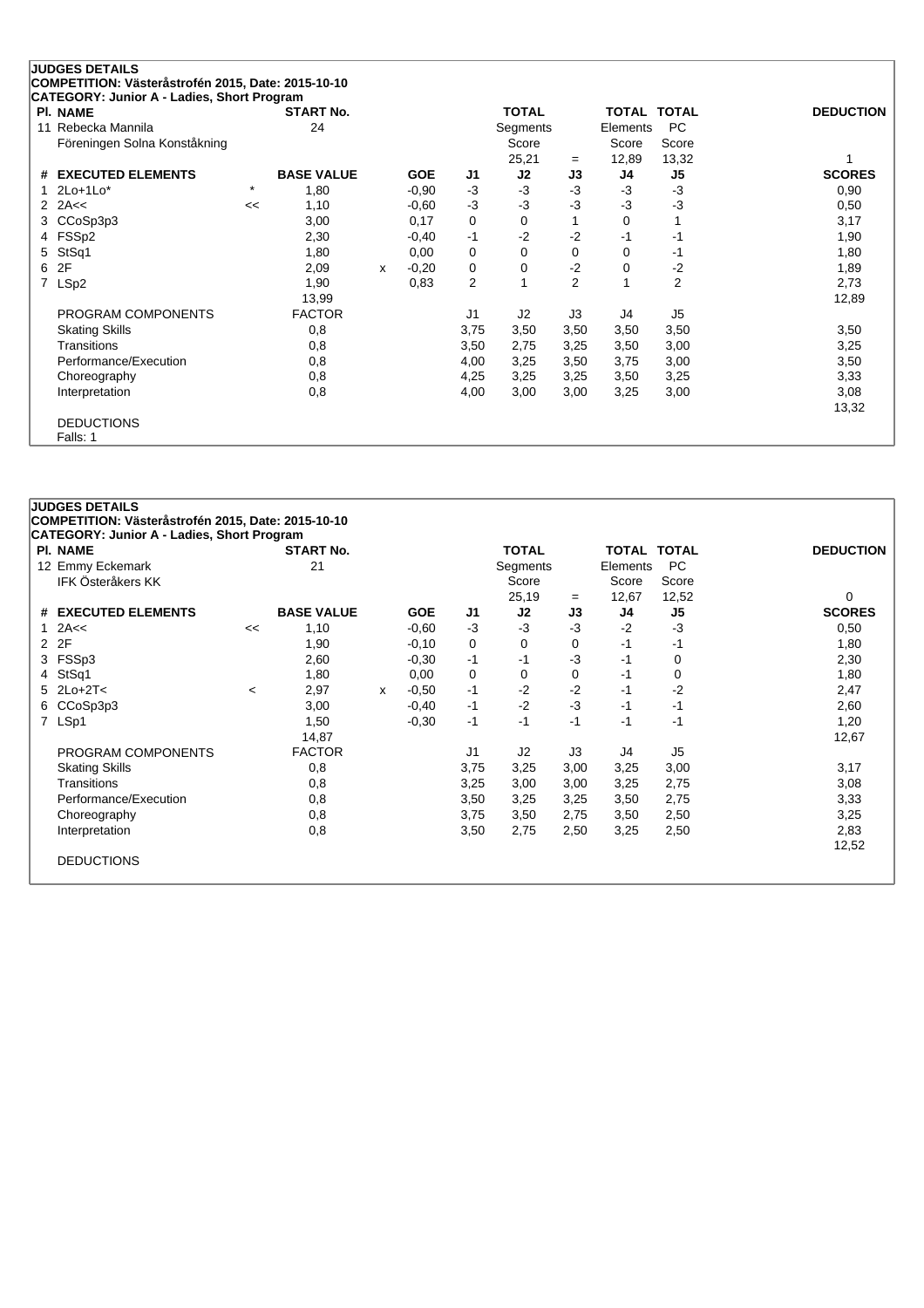|    | <b>JUDGES DETAILS</b>                                                                            |    |                   |            |                |                |      |                    |             |                  |
|----|--------------------------------------------------------------------------------------------------|----|-------------------|------------|----------------|----------------|------|--------------------|-------------|------------------|
|    | COMPETITION: Västeråstrofén 2015, Date: 2015-10-10<br>CATEGORY: Junior A - Ladies, Short Program |    |                   |            |                |                |      |                    |             |                  |
|    | <b>PI. NAME</b>                                                                                  |    | <b>START No.</b>  |            |                | <b>TOTAL</b>   |      | <b>TOTAL TOTAL</b> |             | <b>DEDUCTION</b> |
|    | 13 Rebecca Gartz                                                                                 |    | 27                |            |                | Segments       |      | Elements           | PC          |                  |
|    | Göteborgs KK                                                                                     |    |                   |            |                | Score          |      | Score              | Score       |                  |
|    |                                                                                                  |    |                   |            |                | 24,06          | $=$  | 14,26              | 12,80       | 3                |
|    | # EXECUTED ELEMENTS                                                                              |    | <b>BASE VALUE</b> | <b>GOE</b> | J1             | J2             | J3   | J4                 | J5          | <b>SCORES</b>    |
| 1  | 2F                                                                                               |    | 1,90              | $-0.90$    | $-3$           | $-3$           | $-3$ | $-3$               | $-3$        | 1,00             |
|    | 2 $2A<<$                                                                                         | << | 1,10              | $-0,60$    | $-3$           | $-3$           | -3   | $-3$               | $-3$        | 0,50             |
| 3  | FSSp3                                                                                            |    | 2,60              | $-0,20$    | $-2$           | $\Omega$       | $-1$ | 0                  | $-1$        | 2,40             |
| 4  | 2Lz+COMBO                                                                                        |    | 2,10              | $-0,90$    | $-3$           | -3             | -3   | $-3$               | $-3$        | 1,20             |
| 5. | LSp3                                                                                             |    | 2,40              | 0.83       | $\overline{c}$ |                | 2    | 2                  |             | 3,23             |
| 6  | StSq2                                                                                            |    | 2,60              | 0,00       | 0              |                | 0    | 0                  | $\mathbf 0$ | 2,60             |
|    | CCoSp2p4                                                                                         |    | 3,00              | 0.33       | 0              | $\Omega$       |      |                    |             | 3,33             |
|    |                                                                                                  |    | 15,70             |            |                |                |      |                    |             | 14,26            |
|    | PROGRAM COMPONENTS                                                                               |    | <b>FACTOR</b>     |            | J1             | J <sub>2</sub> | J3   | J4                 | J5          |                  |
|    | <b>Skating Skills</b>                                                                            |    | 0,8               |            | 3,25           | 3,50           | 3,50 | 3,75               | 3,25        | 3,42             |
|    | Transitions                                                                                      |    | 0,8               |            | 3,00           | 3,25           | 3,00 | 3,75               | 2,50        | 3,08             |
|    | Performance/Execution                                                                            |    | 0,8               |            | 2,50           | 3,25           | 3,25 | 4,00               | 3,00        | 3,17             |
|    | Choreography                                                                                     |    | 0,8               |            | 3,00           | 3,75           | 3,25 | 3,75               | 3,00        | 3,33             |
|    | Interpretation                                                                                   |    | 0,8               |            | 2,50           | 3,25           | 2,75 | 3,75               | 3,00        | 3,00             |
|    |                                                                                                  |    |                   |            |                |                |      |                    |             | 12,80            |
|    | <b>DEDUCTIONS</b>                                                                                |    |                   |            |                |                |      |                    |             |                  |
|    | Falls: 3                                                                                         |    |                   |            |                |                |      |                    |             |                  |

# **JUDGES DETAILS COMPETITION: Västeråstrofén 2015, Date: 2015-10-10 CATEGORY: Junior A - Ladies, Short Program Pl. NAME START No. TOTAL TOTAL TOTAL DEDUCTION** 14 Sara Bjerwe 11 Segments Elements PC<br>IFK Österåkers KK 1999 Score 1999 Score 1999 Score 1999 Score 1999 Score 1999 Score 1999 Score 1999 Score 199 IFK Österåkers KK<br>IFK Österåkers KK 24,02 <sup>=</sup> 10,94 13,08 0 **# EXECUTED ELEMENTS BASE VALUE GOE J1 J2 J3 J4 J5 SCORES** 1 LSp2 1,90 -0,20 -1 -1 0 -1 0 1,70 2 2F 1,90 -0,90 -3 -3 -3 -1 -3 1,00 3 2A<< << 1,10 -0,60 -3 -3 -3 -3 -3 0,50 4 FSSp3 2,60 0,00 0 0 -1 1 0 2,60 5 1Lz\*+COMBO \* 0,00 <sup>x</sup> 0,00 -- -- -- -- -- 0,00 6 StSq1 1,80 0,17 0 1 0 1 0 1,97 7 CCoSp3p3 3,00 0,17 -1 0 1 1 0 3,17 12,30 10,94 PROGRAM COMPONENTS FACTOR J1 J2 J3 J4 J5 Skating Skills 0,8 3,75 3,50 3,25 3,50 3,25 3,42 Transitions 0,8 3,25 3,00 2,75 3,25 2,50 3,00 Performance/Execution 0,8 0,8 3,50 3,00 3,50 3,50 3,25 3,42 3,42 Choreography 0,8 3,75 3,25 3,25 3,50 3,25 3,33 Interpretation 0,8 3,50 3,00 3,25 3,25 3,00 3,17 13,08 DEDUCTIONS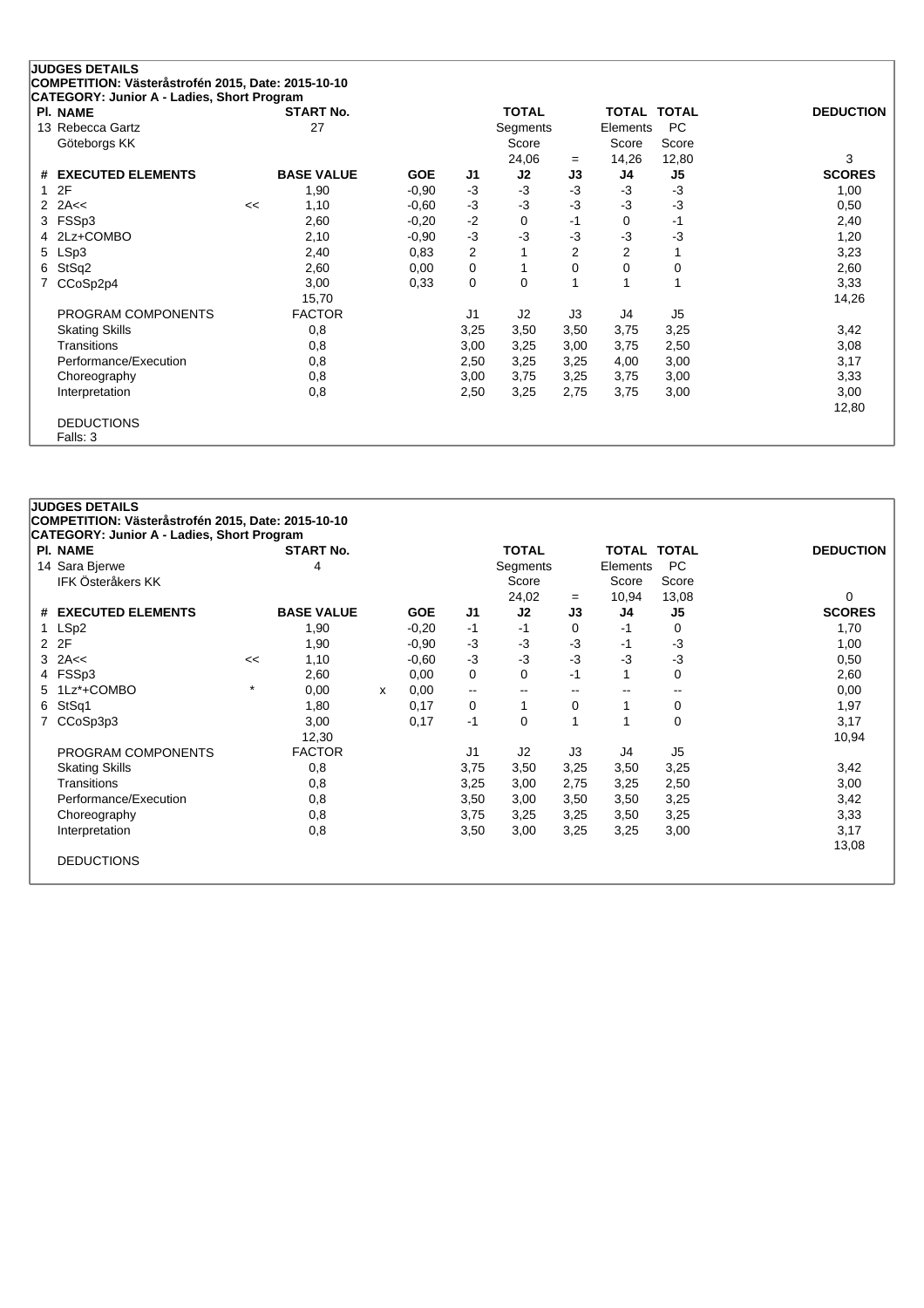| <b>PI. NAME</b>                  |         | <b>START No.</b>  |   |            |                | <b>TOTAL</b>   |      | <b>TOTAL</b> | <b>TOTAL</b> | <b>DEDUCTION</b> |
|----------------------------------|---------|-------------------|---|------------|----------------|----------------|------|--------------|--------------|------------------|
| 15 Alice Röström                 |         | 15                |   |            |                | Segments       |      | Elements     | <b>PC</b>    |                  |
| <b>KK Iskristallen Sundsvall</b> |         |                   |   |            |                | Score          |      | Score        | Score        |                  |
|                                  |         |                   |   |            |                | 23,61          | $=$  | 10,79        | 12,82        | 0                |
| # EXECUTED ELEMENTS              |         | <b>BASE VALUE</b> |   | <b>GOE</b> | J1             | J2             | J3   | J4           | J5           | <b>SCORES</b>    |
| LSp3                             |         | 2,40              |   | 0,50       | 2              |                |      |              | 1            | 2,90             |
| 2 1Lz*+2T                        | $\star$ | 1,30              |   | $-0.60$    | $-3$           | $-3$           | -3   | $-3$         | $-3$         | 0,70             |
| 2A<<<br>3                        | <<      | 1,10              |   | $-0.60$    | $-3$           | $-3$           | -3   | $-3$         | $-3$         | 0,50             |
| StSq1<br>4                       |         | 1,80              |   | $-0,10$    | $-1$           | -1             | 0    | 0            | 0            | 1,70             |
| 2F<br>5.                         |         | 2,09              | x | $-0,20$    | -1             | -1             | -1   | 0            | 0            | 1,89             |
| CCoSp3p4<br>6                    |         | 3,50              |   | $-0,40$    | $-2$           | $-2$           | -2   | 0            | 0            | 3,10             |
| FSSp<br>7                        |         | 0,00              |   | 0,00       | --             | --             | --   |              | $-$          | 0,00             |
|                                  |         | 12,19             |   |            |                |                |      |              |              | 10,79            |
| PROGRAM COMPONENTS               |         | <b>FACTOR</b>     |   |            | J <sub>1</sub> | J <sub>2</sub> | J3   | J4           | J5           |                  |
| <b>Skating Skills</b>            |         | 0,8               |   |            | 3,00           | 2,75           | 3,25 | 3,50         | 3,25         | 3,17             |
| Transitions                      |         | 0,8               |   |            | 2,50           | 3,00           | 3,00 | 3,50         | 3,00         | 3,00             |
| Performance/Execution            |         | 0,8               |   |            | 2,75           | 3,25           | 3,50 | 3,75         | 3,50         | 3,42             |
| Choreography                     |         | 0,8               |   |            | 2,75           | 3,25           | 3,25 | 3,50         | 3,25         | 3,25             |
| Interpretation                   |         | 0,8               |   |            | 3,00           | 3,00           | 3,00 | 3,50         | 3,50         | 3,17             |
|                                  |         |                   |   |            |                |                |      |              |              | 12,82            |

| <b>PI. NAME</b>                             |         | <b>START No.</b>  |            |                | <b>TOTAL</b>      |          | <b>TOTAL TOTAL</b>       |                    | <b>DEDUCTION</b> |
|---------------------------------------------|---------|-------------------|------------|----------------|-------------------|----------|--------------------------|--------------------|------------------|
| 16 Maria Sandberg<br><b>IFK Västerås KK</b> |         | 19                |            |                | Segments<br>Score |          | Elements<br>Score        | <b>PC</b><br>Score |                  |
|                                             |         |                   |            |                | 23,26             | $=$      | 10,40                    | 12,86              | 0                |
| # EXECUTED ELEMENTS                         |         | <b>BASE VALUE</b> | <b>GOE</b> | J <sub>1</sub> | J2                | J3       | J4                       | J5                 | <b>SCORES</b>    |
| 1 $2A <$                                    | <<      | 1,10              | $-0.60$    | $-3$           | $-3$              | $-3$     | $-2$                     | $-3$               | 0,50             |
| 2 1Lz*+2T                                   | $\star$ | 1,30              | $-0.60$    | $-3$           | $-3$              | -3       | $-3$                     | $-3$               | 0,70             |
| 3 FSSp3                                     |         | 2,60              | $-0,10$    | $-1$           | $-1$              | $\Omega$ | 0                        | 0                  | 2,50             |
| $1F^*$<br>4                                 | $\star$ | 0,00              | 0,00       | --             | $\sim$ $\sim$     | --       | $\overline{\phantom{a}}$ | --                 | 0,00             |
| 5 LSp1                                      |         | 1,50              | $-0,10$    | $-1$           | -1                | $\Omega$ |                          | 0                  | 1,40             |
| StSq1<br>6.                                 |         | 1,80              | 0,00       | 0              | 0                 | 0        |                          | 0                  | 1,80             |
| CCoSp3p4<br>7                               |         | 3,50              | 0,00       | 0              | $\Omega$          | -1       |                          | 0                  | 3,50             |
|                                             |         | 11,80             |            |                |                   |          |                          |                    | 10,40            |
| PROGRAM COMPONENTS                          |         | <b>FACTOR</b>     |            | J1             | J <sub>2</sub>    | J3       | J4                       | J <sub>5</sub>     |                  |
| <b>Skating Skills</b>                       |         | 0,8               |            | 3,25           | 3,25              | 3,25     | 4,00                     | 3,25               | 3,25             |
| <b>Transitions</b>                          |         | 0,8               |            | 3,00           | 3,00              | 3,25     | 4,25                     | 3,00               | 3,08             |
| Performance/Execution                       |         | 0,8               |            | 3,25           | 2,75              | 3,00     | 4,25                     | 3,25               | 3,17             |
| Choreography                                |         | 0,8               |            | 3,50           | 3,50              | 3,00     | 4,00                     | 3,50               | 3,50             |
| Interpretation                              |         | 0,8               |            | 3,50           | 2,75              | 2,50     | 4,00                     | 3,00               | 3,08             |
|                                             |         |                   |            |                |                   |          |                          |                    | 12,86            |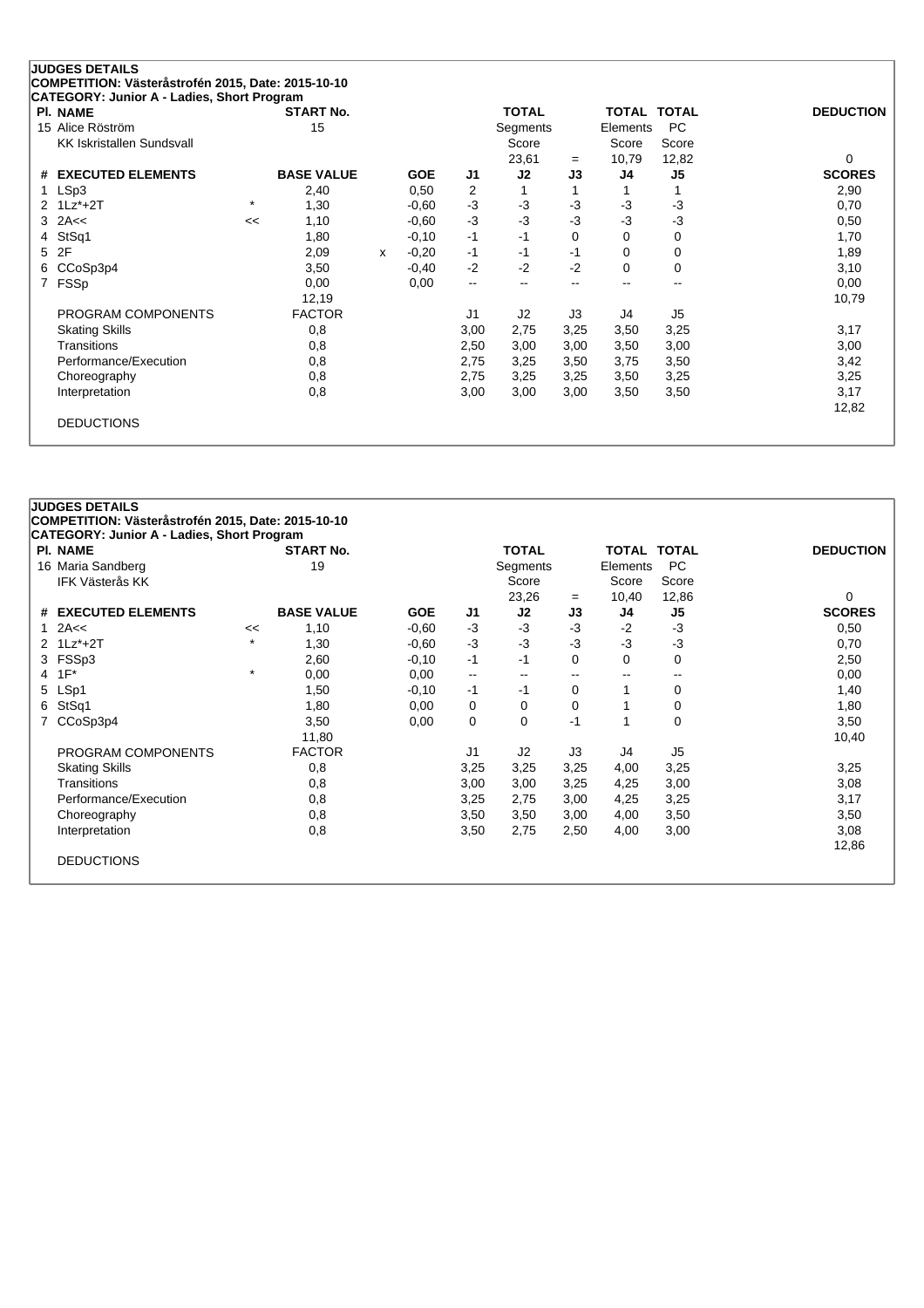| <b>PI. NAME</b>               |         | <b>START No.</b>  |   |            |                          | <b>TOTAL</b>   |                          | TOTAL    | <b>TOTAL</b>             | <b>DEDUCTION</b> |
|-------------------------------|---------|-------------------|---|------------|--------------------------|----------------|--------------------------|----------|--------------------------|------------------|
| Magda Jemt<br>17              |         |                   |   |            |                          | Segments       |                          | Elements | PC                       |                  |
| Föreningen Solna Konståkning  |         |                   |   |            |                          | Score          |                          | Score    | Score                    |                  |
|                               |         |                   |   |            |                          | 23,05          | $=$                      | 11,31    | 11,74                    | 0                |
| <b>EXECUTED ELEMENTS</b><br># |         | <b>BASE VALUE</b> |   | <b>GOE</b> | J1                       | J2             | J3                       | J4       | J5                       | <b>SCORES</b>    |
| LSp2                          |         | 1,90              |   | 0,50       | $\mathbf 1$              |                |                          | 0        | 1                        | 2,40             |
| 2F<br>2                       |         | 1,90              |   | $-0.50$    | $-2$                     | $-2$           | $-2$                     |          | $-1$                     | 1,40             |
| 2A<<<br>3                     | <<      | 1,10              |   | $-0,60$    | $-3$                     | $-3$           | $-3$                     | $-2$     | $-3$                     | 0,50             |
| CCoSp3p3<br>4                 |         | 3,00              |   | 0,00       | 0                        | 0              | 0                        | 0        | 0                        | 3,00             |
| StSq2<br>5                    |         | 2,60              |   | 0,00       | 0                        | 0              | 0                        | 0        | 0                        | 2,60             |
| $2Lz+1Lo*$<br>6.              | $\star$ | 2,31              | x | $-0.90$    | $-3$                     | $-3$           | -3                       | $-3$     | $-3$                     | 1,41             |
| FSSp<br>7                     |         | 0,00              |   | 0,00       | $\overline{\phantom{a}}$ |                | $\overline{\phantom{a}}$ | $- -$    | $\overline{\phantom{a}}$ | 0,00             |
|                               |         | 12,81             |   |            |                          |                |                          |          |                          | 11,31            |
| PROGRAM COMPONENTS            |         | <b>FACTOR</b>     |   |            | J <sub>1</sub>           | J <sub>2</sub> | J3                       | J4       | J <sub>5</sub>           |                  |
| <b>Skating Skills</b>         |         | 0,8               |   |            | 3,25                     | 3,50           | 3,25                     | 3,25     | 3,50                     | 3,33             |
| Transitions                   |         | 0,8               |   |            | 3,00                     | 3,25           | 2,50                     | 3,25     | 2,75                     | 3,00             |
| Performance/Execution         |         | 0,8               |   |            | 2,75                     | 3,25           | 2,50                     | 3,00     | 2,50                     | 2,75             |
| Choreography                  |         | 0,8               |   |            | 3,25                     | 3,00           | 2,50                     | 3,00     | 2,75                     | 2,92             |
| Interpretation                |         | 0,8               |   |            | 3,25                     | 2,50           | 2,25                     | 3,00     | 2,50                     | 2,67             |
|                               |         |                   |   |            |                          |                |                          |          |                          | 11,74            |

# **JUDGES DETAILS COMPETITION: Västeråstrofén 2015, Date: 2015-10-10 CATEGORY: Junior A - Ladies, Short Program Pl. NAME START No. TOTAL TOTAL TOTAL DEDUCTION** <sup>18</sup> Emma Östlund <sup>26</sup> Segments Elements PC Uppsala SK Score 22,91 <sup>=</sup> 10,09 12,82 0 **# EXECUTED ELEMENTS BASE VALUE GOE J1 J2 J3 J4 J5 SCORES** 1 2A<< << 1,10 -0,60 -3 -3 -3 -3 -3 0,50 2 1Lz\*+1T\* \* 0,00 0,00 -- -- -- -- -- 0,00 3 FSSp3 2,60 -0,40 -2 -1 -1 -1 -2 2,20 4 2F 2,09 <sup>x</sup> 0,30 1 1 1 1 0 2,39 5 LSpB 1,20 -0,50 -2 -1 -2 -1 -3 0,70 6 StSq1 1,80 0,00 0 0 0 1 0 1,80 7 CCoSp3p2 2,50 0,00 0 0 0 0 0 2,50 11,29 10,09 PROGRAM COMPONENTS FACTOR J1 J2 J3 J4 J5 Skating Skills 0,8 2,75 3,25 3,25 3,75 3,00 3,17 Transitions 0,8 2,25 3,00 3,25 3,75 2,75 3,00 Performance/Execution 0,8 0,8 2,25 3,25 3,50 4,25 3,00 3,25 Choreography 0,8 2,50 3,50 3,50 4,25 3,25 3,42 Interpretation 0,8 2,50 3,25 3,25 4,00 3,00 3,17 12,82 DEDUCTIONS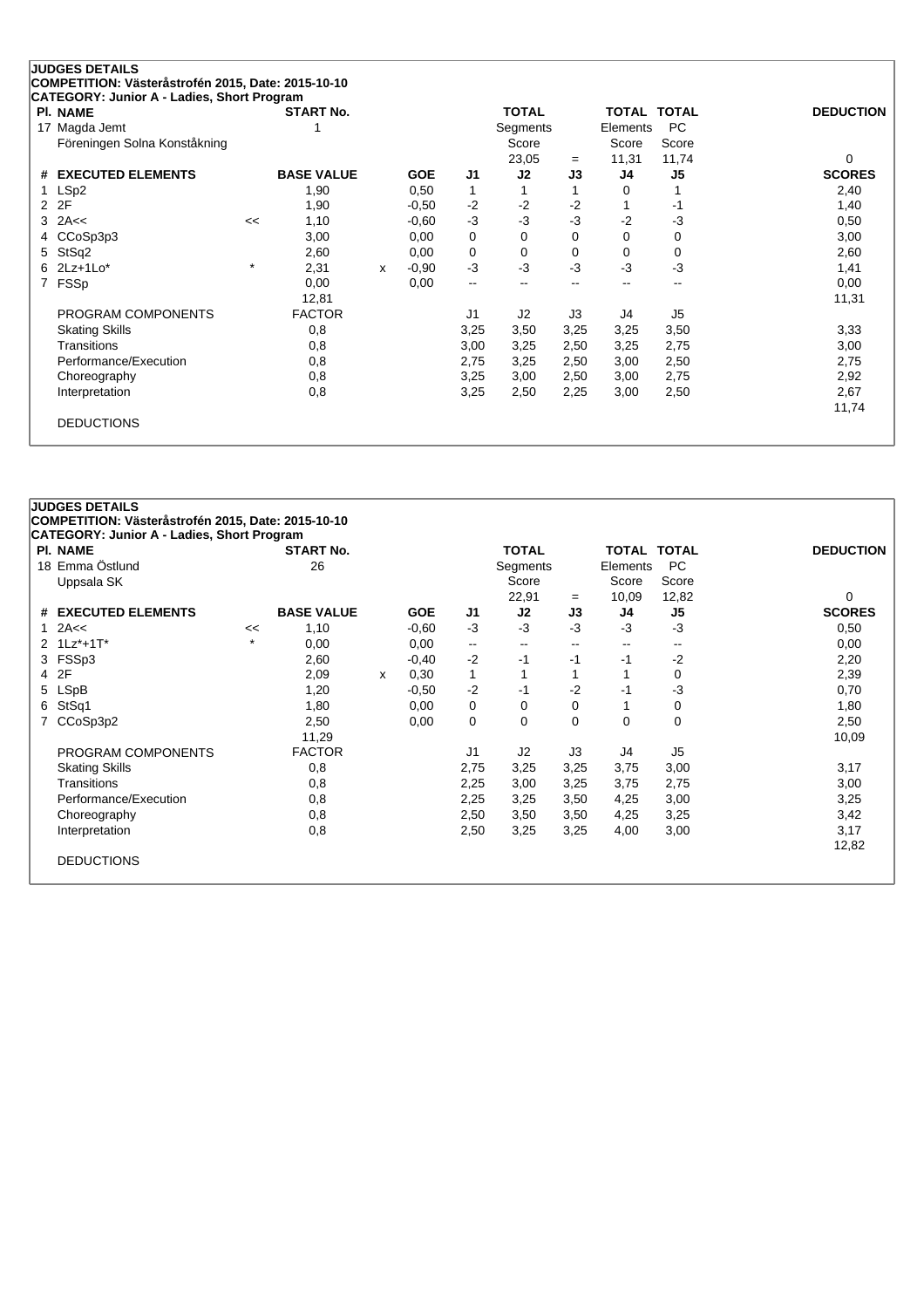| <b>PI. NAME</b>               |    | CATEGORY: Junior A - Ladies, Short Program<br><b>START No.</b> |   |            |                | <b>TOTAL</b> |          | <b>TOTAL TOTAL</b> |                | <b>DEDUCTION</b> |
|-------------------------------|----|----------------------------------------------------------------|---|------------|----------------|--------------|----------|--------------------|----------------|------------------|
| 19 Molly Joborn               |    | 25                                                             |   |            |                | Segments     |          | Elements           | <b>PC</b>      |                  |
| <b>IFK Västerås KK</b>        |    |                                                                |   |            |                | Score        |          | Score              | Score          |                  |
|                               |    |                                                                |   |            |                | 22,73        | $=$      | 11,05              | 12,68          |                  |
| <b>EXECUTED ELEMENTS</b><br># |    | <b>BASE VALUE</b>                                              |   | <b>GOE</b> | J1             | J2           | J3       | J4                 | J5             | <b>SCORES</b>    |
| 2A<<                          | << | 1,10                                                           |   | $-0.60$    | $-3$           | $-3$         | $-3$     | $-3$               | $-3$           | 0,50             |
| 2F<br>2                       |    | 1,90                                                           |   | $-0.90$    | $-3$           | $-3$         | -3       | $-3$               | $-3$           | 1,00             |
| LSp3<br>3                     |    | 2,40                                                           |   | 0,00       | 0              | 0            |          | 0                  | 0              | 2,40             |
| FSSp3<br>4                    |    | 2,60                                                           |   | $-0,30$    | $-1$           | -1           | $-1$     | $-1$               | $-2$           | 2,30             |
| StSq1<br>5                    |    | 1,80                                                           |   | 0,00       | 0              | 0            | 0        |                    | 0              | 1,80             |
| 2Lo<<+COMBO<br>6.             | << | 0,55                                                           | x | $-0,30$    | $-3$           | $-3$         | -3       | $-3$               | $-3$           | 0,25             |
| CCoSp3p3<br>7                 |    | 3,00                                                           |   | $-0,20$    | $-1$           | -1           | $\Omega$ | 0                  | $-1$           | 2,80             |
|                               |    | 13,35                                                          |   |            |                |              |          |                    |                | 11,05            |
| PROGRAM COMPONENTS            |    | <b>FACTOR</b>                                                  |   |            | J <sub>1</sub> | J2           | J3       | J4                 | J <sub>5</sub> |                  |
| <b>Skating Skills</b>         |    | 0,8                                                            |   |            | 3,25           | 3,25         | 3,50     | 3,75               | 3,25           | 3,33             |
| Transitions                   |    | 0,8                                                            |   |            | 2,50           | 3,25         | 3,25     | 3,50               | 3,00           | 3,17             |
| Performance/Execution         |    | 0,8                                                            |   |            | 2,75           | 3,00         | 3,25     | 3,75               | 3,25           | 3,17             |
| Choreography                  |    | 0,8                                                            |   |            | 3,00           | 3,00         | 3,25     | 3,50               | 3,25           | 3,17             |
| Interpretation                |    | 0,8                                                            |   |            | 3,00           | 2,75         | 3,00     | 3,50               | 3,00           | 3,00             |
|                               |    |                                                                |   |            |                |              |          |                    |                | 12,68            |

### **JUDGES DETAILS COMPETITION: Västeråstrofén 2015, Date: 2015-10-10 CATEGORY: Junior A - Ladies, Short Program Pl. NAME START No. TOTAL TOTAL TOTAL DEDUCTION** 20 Madeleine Hedman 22 2 Segments Elements PC<br>Enköpings KK Score Score Score Score Score Enköpings KK Score Score Score Score Score Score Score Score Score Score Score Score Score Score Score Score Score Score Score Score Score Score Score Score Score Score Score Score Score Score Score Score Score Score Score 22,67 <sup>=</sup> 11,47 12,20 1 **# EXECUTED ELEMENTS BASE VALUE GOE J1 J2 J3 J4 J5 SCORES** 1 2A<< << 1,10 -0,60 -3 -3 -3 -2 -3 0,50 2 2F< <sup>&</sup>lt; 1,40 -0,90 -3 -3 -3 -1 -3 0,50 3 FSSp2+V V 1,60 -0,70 -3 -3 -2 -2 -2 0,90 4 2S+2Lo 3,10 -0,90 -3 -3 -3 -3 -3 2,20 5 StSq1 1,80 0,17 1 0 0 1 0 1,97 6 CCoSp3p3 3,00 0,00 0 0 0 0 0 3,00 7 LSp2 1,90 0,50 0 1 1 1 1 2,40 13,90 11,47 PROGRAM COMPONENTS FACTOR J1 J2 J3 J4 J5 Skating Skills 0,8 3,00 3,25 3,25 3,75 3,00 3,17 Transitions 0,8 2,75 2,75 2,75 3,75 3,00 2,83 Performance/Execution 0,8 0,8 2,75 3,00 3,25 4,00 3,00 3,00 3,08 3,08 Choreography 0,8 3,00 3,25 3,00 4,00 3,25 3,17 Interpretation 0,8 3,00 3,00 2,75 3,75 3,00 3,00 12,20 DEDUCTIONS Falls: 1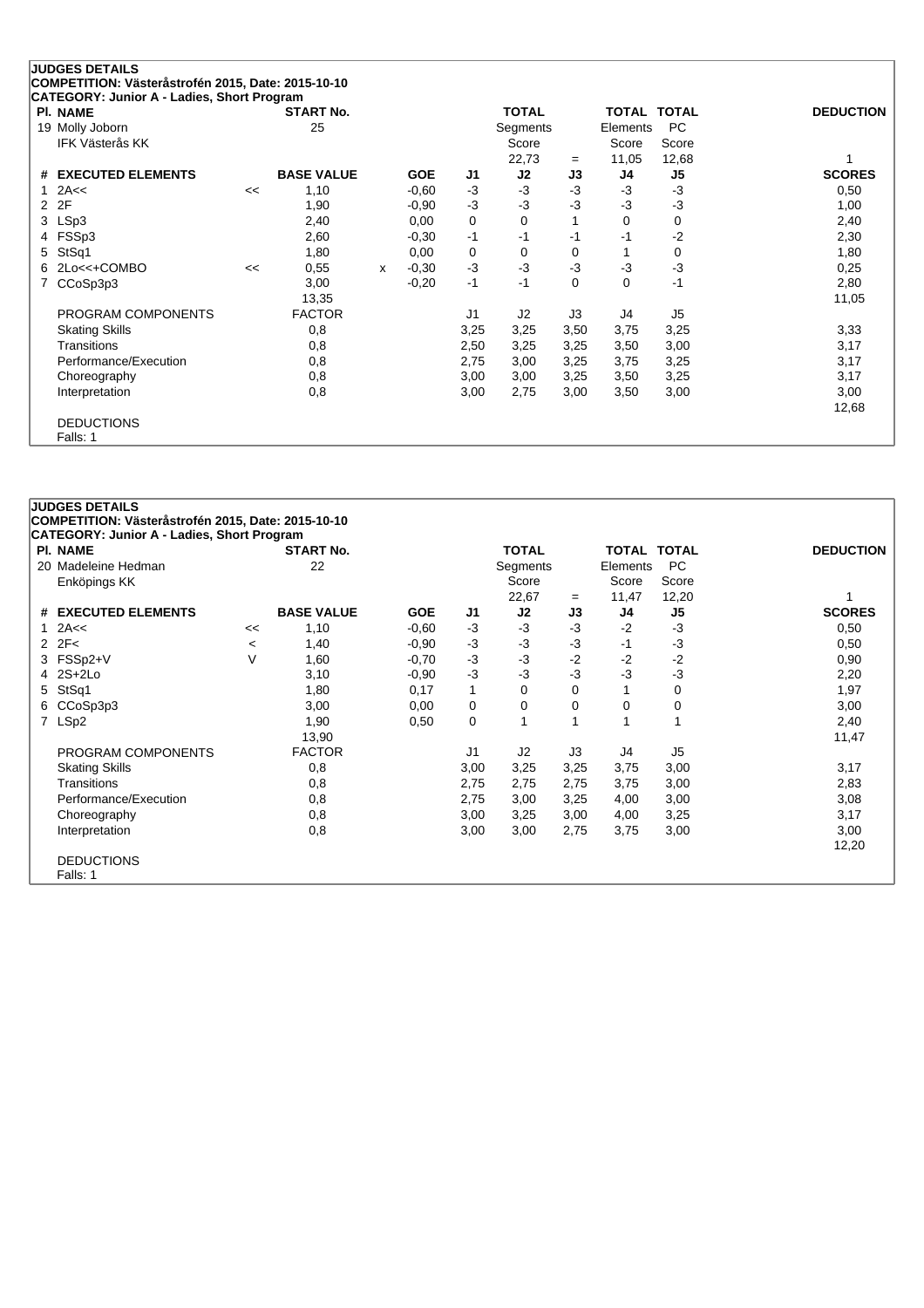| CATEGORY: Junior A - Ladies, Short Program |         |                        |            |                          |              |          |              |                |                  |
|--------------------------------------------|---------|------------------------|------------|--------------------------|--------------|----------|--------------|----------------|------------------|
| <b>PI. NAME</b>                            |         | <b>START No.</b><br>33 |            |                          | <b>TOTAL</b> |          | <b>TOTAL</b> | <b>TOTAL</b>   | <b>DEDUCTION</b> |
| Dagmara Cuszynska-Kruk<br>21               |         |                        |            |                          | Segments     |          | Elements     | <b>PC</b>      |                  |
| Göteborgs KK                               |         |                        |            |                          | Score        |          | Score        | Score          |                  |
|                                            |         |                        |            |                          | 22,08        | $=$      | 10,20        | 11,88          | $\Omega$         |
| <b>EXECUTED ELEMENTS</b><br>#              |         | <b>BASE VALUE</b>      | <b>GOE</b> | J1                       | J2           | J3       | J4           | J <sub>5</sub> | <b>SCORES</b>    |
| 2F                                         |         | 1,90                   | $-0,30$    | $-2$                     | $-1$         | -1       | -1           | 0              | 1,60             |
| 2A<<<br>2                                  | <<      | 1,10                   | $-0.60$    | $-3$                     | $-3$         | $-3$     | $-3$         | $-3$           | 0,50             |
| LSp2<br>3                                  |         | 1,90                   | 0,00       | 0                        | 0            | $\Omega$ | 0            | $\mathbf 0$    | 1,90             |
| 1Lz*+COMBO<br>4                            | $\star$ | 0,00                   | 0,00       | $\overline{\phantom{m}}$ | $- -$        | --       | $- -$        | --             | 0,00             |
| StSq2<br>5                                 |         | 2,60                   | 0,00       | 0                        | 0            | 0        | 0            | 0              | 2,60             |
| CCoSp2p3<br>6                              |         | 2,50                   | $-0,10$    | $-1$                     | $-1$         | 0        | 0            | 0              | 2,40             |
| FSSp1<br>7                                 |         | 2,00                   | $-0.80$    | $-3$                     | $-3$         | $-3$     | $-1$         | $-2$           | 1,20             |
|                                            |         | 12,00                  |            |                          |              |          |              |                | 10,20            |
| PROGRAM COMPONENTS                         |         | <b>FACTOR</b>          |            | J <sub>1</sub>           | J2           | J3       | J4           | J <sub>5</sub> |                  |
| <b>Skating Skills</b>                      |         | 0,8                    |            | 2,75                     | 3,25         | 3,00     | 3,25         | 3,00           | 3,08             |
| Transitions                                |         | 0,8                    |            | 2,25                     | 3,00         | 2,75     | 3,25         | 3,00           | 2,92             |
| Performance/Execution                      |         | 0,8                    |            | 2,25                     | 2,75         | 3,25     | 3,50         | 3,00           | 3,00             |
| Choreography                               |         | 0,8                    |            | 2,50                     | 3,25         | 3,25     | 3,50         | 3,00           | 3,17             |
| Interpretation                             |         | 0,8                    |            | 2,50                     | 2,75         | 2,50     | 3,25         | 2,75           | 2,67             |
|                                            |         |                        |            |                          |              |          |              |                | 11,88            |

# **JUDGES DETAILS COMPETITION: Västeråstrofén 2015, Date: 2015-10-10 CATEGORY: Junior A - Ladies, Short Program Pl. NAME START No. TOTAL TOTAL TOTAL DEDUCTION** 22 Hanna Riggo 3 Segments Elements PC Kiruna KF Score Score Score 21,44 <sup>=</sup> 10,36 11,08 0 **# EXECUTED ELEMENTS BASE VALUE GOE J1 J2 J3 J4 J5 SCORES** 1 CCoSp3p1 2,00 -0,30 -1 -1 -1 0 -1 1,70 2 2Lo+2Lo< <sup>&</sup>lt; 3,10 -0,70 -2 -3 -3 -2 -2 2,40  $3 \t1A^*$   $\t*$   $0,00$   $0,00$   $\t-\t...$   $\t-\t...$   $\t-\t...$   $0,00$ 4 FSSp2+V V 1,60 -0,60 -2 -2 -2 -2 -2 1,00 5 2F 2,09 <sup>x</sup> 0,00 1 -1 -1 1 0 2,09 6 LSpB 1,20 -0,30 -1 -1 -1 -1 -1 0,90 7 StSq2 2,60 -0,33 -1 -1 -1 0 0 2,27 12,59 10,36 PROGRAM COMPONENTS FACTOR J1 J2 J3 J4 J5 Skating Skills 0,8 3,00 3,00 2,75 3,25 3,00 3,00 Transitions 0,8 2,50 2,75 2,50 3,00 2,75 2,67 Performance/Execution 0,8 0,8 2,75 2,75 2,75 3,25 2,75 2,75 2,75 Choreography 0,8 3,00 2,50 2,50 3,00 2,75 2,75 Interpretation 0,8 2,75 2,75 2,25 3,00 2,50 2,67 11,08 DEDUCTIONS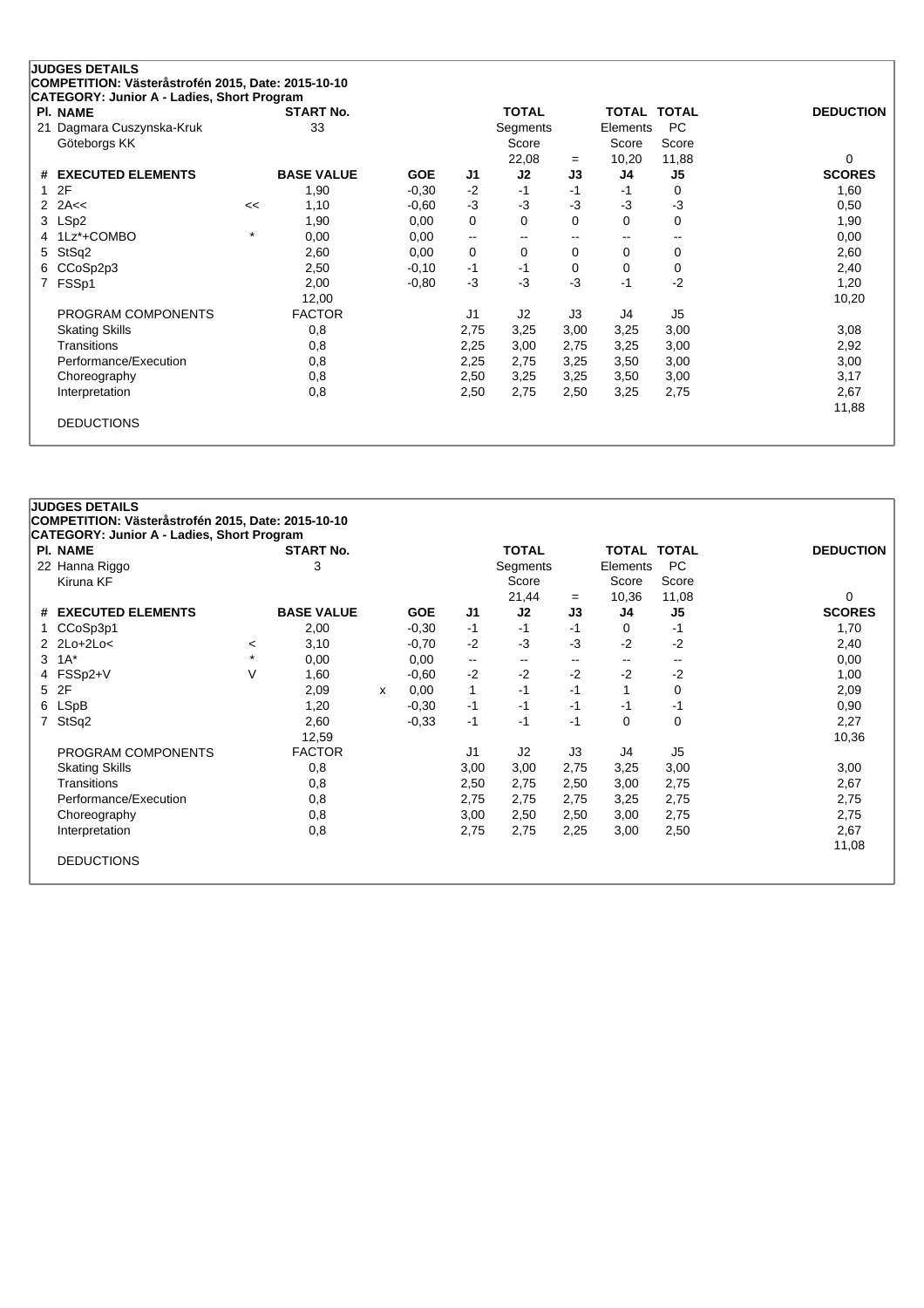| <b>PI. NAME</b>               |          | <b>START No.</b>  |              |            |                          | <b>TOTAL</b> |      |                          | TOTAL TOTAL              | <b>DEDUCTION</b> |      |      |
|-------------------------------|----------|-------------------|--------------|------------|--------------------------|--------------|------|--------------------------|--------------------------|------------------|------|------|
| 23 Sara Englund               |          | 13                |              |            |                          | Segments     |      | Elements                 | <b>PC</b>                |                  |      |      |
| Linköpings KF                 |          |                   |              |            |                          | Score        |      | Score                    | Score                    |                  |      |      |
|                               |          |                   |              |            |                          | 21,34        | $=$  | 10,40                    | 10,94                    | 0                |      |      |
| <b>EXECUTED ELEMENTS</b><br># |          | <b>BASE VALUE</b> |              | <b>GOE</b> | J1                       | J2           | J3   | J4                       | J <sub>5</sub>           | <b>SCORES</b>    |      |      |
| 2F<br>1                       |          | 1,90              |              | 0,00       | 0                        | 0            | 0    | 0                        | -1                       | 1,90             |      |      |
| FSSp2<br>2                    |          | 2,30              |              | $-0.50$    | $-1$                     | -1           | $-2$ | $-2$                     | -2                       | 1,80             |      |      |
| $2Lo+2Lo<$<br>3               | $\,<\,$  | 3,10              |              | $-0,40$    | $-1$                     | $-2$         | $-1$ | $-1$                     | $-2$                     | 2,70             |      |      |
| CCoSp2p1<br>4                 |          | 1,70              |              | $-0.60$    | $-2$                     | $-3$         | $-2$ | $-2$                     | $-2$                     | 1,10             |      |      |
| LSp1<br>5                     |          | 1,50              |              | $-0,30$    | $-2$                     | $-1$         | 0    | $-1$                     | $-1$                     | 1,20             |      |      |
| StSq1<br>6                    |          | 1,80              |              | $-0,10$    | 0                        | $\Omega$     | $-1$ | 0                        | $-1$                     | 1,70             |      |      |
| $1A^*$<br>7                   | $^\star$ | 0,00              | $\mathsf{x}$ | 0,00       | $\overline{\phantom{a}}$ | --           | --   | $\overline{\phantom{m}}$ | $\overline{\phantom{a}}$ | 0,00             |      |      |
|                               |          | 12,30             |              |            |                          |              |      |                          |                          | 10,40            |      |      |
| PROGRAM COMPONENTS            |          | <b>FACTOR</b>     |              |            | J1                       | J2           | J3   | J4                       | J <sub>5</sub>           |                  |      |      |
| <b>Skating Skills</b>         |          | 0,8               |              |            | 3,25                     | 3,00         | 2,50 | 3,50                     | 2,50                     | 2,92             |      |      |
| Transitions                   |          | 0,8               |              |            |                          |              | 2,75 | 2,50                     | 2,25                     | 3,25             | 2,50 | 2,58 |
| Performance/Execution         |          | 0,8               |              |            | 3,00                     | 2,75         | 2,50 | 3,25                     | 2,75                     | 2,83             |      |      |
| Choreography                  |          | 0,8               |              |            | 3,00                     | 2,50         | 2,25 | 3,25                     | 2,50                     | 2,67             |      |      |
| Interpretation                |          | 0,8               |              |            | 3,25                     | 2,75         | 2,00 | 3,00                     | 2,25                     | 2,67             |      |      |
|                               |          |                   |              |            |                          |              |      |                          |                          | 10,94            |      |      |

| <b>PI. NAME</b>       | <b>START No.</b>  |   |            |                          | <b>TOTAL</b>             |                          | TOTAL TOTAL              |                          | <b>DEDUCTION</b> |
|-----------------------|-------------------|---|------------|--------------------------|--------------------------|--------------------------|--------------------------|--------------------------|------------------|
| 24 Wilma Zetterström  | 28                |   |            |                          | Segments                 |                          | Elements                 | <b>PC</b>                |                  |
| Borlänge KK           |                   |   |            |                          |                          |                          | Score                    | Score                    |                  |
|                       |                   |   |            |                          | 19,32                    | $=$                      | 8,12                     | 11,20                    | 0                |
| # EXECUTED ELEMENTS   | <b>BASE VALUE</b> |   | <b>GOE</b> | J <sub>1</sub>           | J2                       | J3                       | J4                       | J5                       | <b>SCORES</b>    |
| 1 A                   | 0,00              |   | 0,00       | $\overline{\phantom{a}}$ | $\sim$                   | $\mathbf{u}$             | $\overline{\phantom{m}}$ | $\overline{\phantom{a}}$ | 0,00             |
| 2 LSp1                | 1,50              |   | 0,23       | $-1$                     | $-1$                     | 1                        | 1                        | 1                        | 1,73             |
| 3 1Lz*+COMBO          | $\star$<br>0,00   |   | 0,00       | ۰.                       | $\overline{\phantom{a}}$ | $\overline{\phantom{a}}$ |                          | --                       | 0,00             |
| FSSp<br>4             | 0,00              |   | 0,00       | ۰.                       |                          | $\overline{\phantom{a}}$ |                          | --                       | 0,00             |
| StSq1<br>5            | 1,80              |   | $-0,30$    | $-1$                     | $-1$                     | -1                       | 0                        | $-2$                     | 1,50             |
| 6 2F                  | 2,09              | X | $-0.60$    | $-2$                     | $-2$                     | $-3$                     | $-1$                     | $-2$                     | 1,49             |
| CCoSp3p4              | 3,50              |   | $-0,10$    | $-1$                     | -1                       | $\Omega$                 | $\Omega$                 | 0                        | 3,40             |
|                       | 8,89              |   |            |                          |                          |                          |                          |                          | 8,12             |
| PROGRAM COMPONENTS    | <b>FACTOR</b>     |   |            | J1                       | J2                       | J3                       | J4                       | J <sub>5</sub>           |                  |
| <b>Skating Skills</b> | 0,8               |   |            | 3,00                     | 2,75                     | 3,50                     | 3,50                     | 2,75                     | 3,08             |
| Transitions           | 0,8               |   |            | 2,00                     | 2,50                     | 3,25                     | 3,25                     | 2,25                     | 2,67             |
| Performance/Execution | 0,8               |   |            | 2,25                     | 2,50                     | 3,25                     | 3,50                     | 2,50                     | 2,75             |
| Choreography          | 0,8               |   |            | 2,50                     | 2,75                     | 3,25                     | 3,50                     | 2,50                     | 2,83             |
| Interpretation        | 0,8               |   |            | 2,50                     | 2,75                     | 2,75                     | 3,25                     | 2,25                     | 2,67             |
|                       |                   |   |            |                          |                          |                          |                          |                          | 11,20            |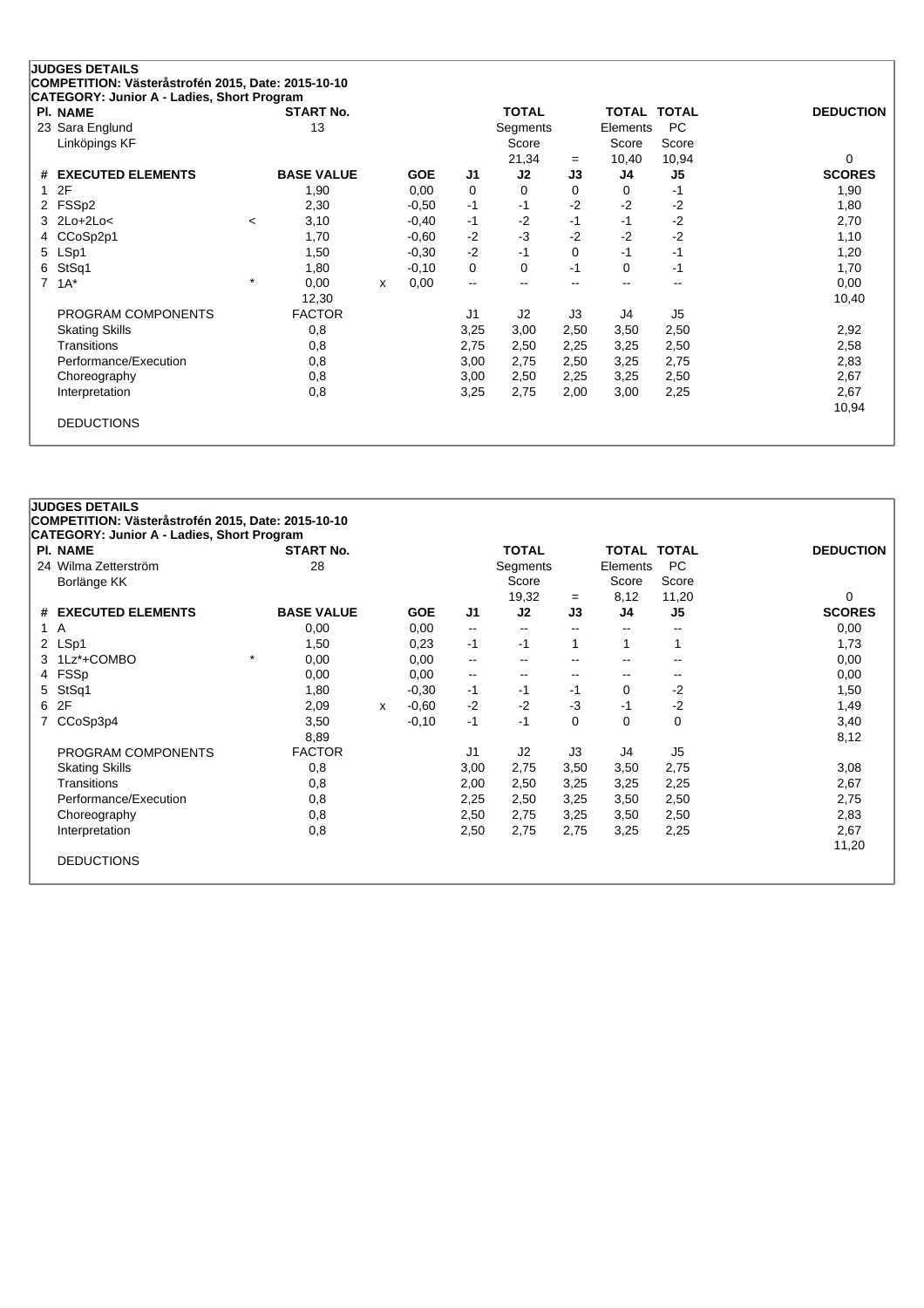|    | <b>JUDGES DETAILS</b>                                  |         |                   |   |            |                          |                |          |                          |                          |                  |
|----|--------------------------------------------------------|---------|-------------------|---|------------|--------------------------|----------------|----------|--------------------------|--------------------------|------------------|
|    | COMPETITION: Västeråstrofén 2015, Date: 2015-10-10     |         |                   |   |            |                          |                |          |                          |                          |                  |
|    | CATEGORY: Junior A - Ladies, Short Program<br>PI. NAME |         | <b>START No.</b>  |   |            |                          | <b>TOTAL</b>   |          | <b>TOTAL TOTAL</b>       |                          | <b>DEDUCTION</b> |
|    | 25 Elsa Widén                                          |         | 20                |   |            |                          | Segments       |          | Elements                 | <b>PC</b>                |                  |
|    | Brinka Sandviken KK                                    |         |                   |   |            |                          | Score          |          | Score                    | Score                    |                  |
|    |                                                        |         |                   |   |            |                          | 18,37          | $=$      | 8,91                     | 11,46                    | 2                |
| #  | <b>EXECUTED ELEMENTS</b>                               |         | <b>BASE VALUE</b> |   | <b>GOE</b> | J <sub>1</sub>           | J2             | J3       | J4                       | J5                       | <b>SCORES</b>    |
|    | 2F                                                     |         | 1,90              |   | 0,10       | $\mathbf 1$              |                | $\Omega$ | 0                        | -1                       | 2,00             |
|    | 2 FCSSp                                                |         | 0,00              |   | 0,00       | $\overline{\phantom{a}}$ | $- -$          | $- -$    | $\overline{\phantom{a}}$ | $\overline{\phantom{a}}$ | 0,00             |
|    | $3$ 2A $\lt$                                           | <<      | 1,10              |   | $-0,60$    | $-3$                     | $-3$           | $-3$     | $-3$                     | $-3$                     | 0,50             |
| 4  | CCoSp3p2                                               |         | 2,50              |   | $-0,40$    | $-1$                     | $-2$           | $-1$     | $-1$                     | $-2$                     | 2,10             |
| 5. | StSq1                                                  |         | 1,80              |   | $-0,10$    | 0                        | $-1$           | 0        | 0                        | $-2$                     | 1,70             |
|    | $62Lz+1T^*$                                            | $\star$ | 2,31              | X | $-0,90$    | $-2$                     | $-3$           | -3       | $-3$                     | $-3$                     | 1,41             |
| 7  | LSp1                                                   |         | 1,50              |   | $-0,30$    | $-2$                     | $-1$           | $-1$     | $-1$                     | $-1$                     | 1,20             |
|    |                                                        |         | 11,11             |   |            |                          |                |          |                          |                          | 8,91             |
|    | PROGRAM COMPONENTS                                     |         | <b>FACTOR</b>     |   |            | J <sub>1</sub>           | J <sub>2</sub> | J3       | J4                       | J <sub>5</sub>           |                  |
|    | <b>Skating Skills</b>                                  |         | 0,8               |   |            | 2,75                     | 3,00           | 3,25     | 3,50                     | 2,50                     | 3,00             |
|    | <b>Transitions</b>                                     |         | 0,8               |   |            | 2,50                     | 2,75           | 3,25     | 3,50                     | 2,25                     | 2,83             |
|    | Performance/Execution                                  |         | 0,8               |   |            | 2,75                     | 2,75           | 3,25     | 3,75                     | 2,50                     | 2,92             |
|    | Choreography                                           |         | 0,8               |   |            | 2,50                     | 3,25           | 3,00     | 3,75                     | 2,75                     | 3,00             |
|    | Interpretation                                         |         | 0,8               |   |            | 2,25                     | 2,50           | 2,75     | 3,50                     | 2,50                     | 2,58             |
|    |                                                        |         |                   |   |            |                          |                |          |                          |                          | 11,46            |
|    | <b>DEDUCTIONS</b>                                      |         |                   |   |            |                          |                |          |                          |                          |                  |
|    | Falls: 1<br>Time Violation: 1                          |         |                   |   |            |                          |                |          |                          |                          |                  |

### **JUDGES DETAILS COMPETITION: Västeråstrofén 2015, Date: 2015-10-10 CATEGORY: Junior A - Ladies, Short Program Pl. NAME START No. TOTAL TOTAL TOTAL DEDUCTION** 26 Lovisa Carlqvist 18 18 Segments Elements PC<br>
Linköpings KF<br>
18 Score Score Score Score Score Linköpings KF Score Score Score 17,99 <sup>=</sup> 8,73 10,26 1 **# EXECUTED ELEMENTS BASE VALUE GOE J1 J2 J3 J4 J5 SCORES** 1 2S+2Lo< <sup>&</sup>lt; 2,60 -0,30 -2 -1 -1 -1 -1 2,30 2 FSSp1+V V 1,40 -0,90 -3 -3 -3 -1 -3 0,50  $3 \t1A^*$   $\t*$   $0,00$   $0,00$   $\t-\t...$   $\t-\t...$   $\t-\t...$   $0,00$ 4 CCoSp3p3 3,00 -0,30 -1 -2 -1 -1 -1 2,70 5 StSqB 1,50 -0,30 -1 -1 -1 0 -1 1,20 6 2F< e <e 1,43 <sup>x</sup> -0,90 -3 -3 -3 -3 -3 0,53 7 LSp1 1,50 0,00 0 -1 0 1 0 1,50 11,43 8,73 PROGRAM COMPONENTS FACTOR J1 J2 J3 J4 J5 Skating Skills 0,8 2,25 2,75 3,00 3,50 2,50 2,75 Transitions 0,8 2,00 2,50 2,50 3,50 2,50 2,50 Performance/Execution 0,8 0,8 2,25 2,25 2,50 3,25 3,00 2,58 Choreography 0,8 2,25 2,50 2,25 3,25 3,00 2,58 Interpretation 0,8 2,25 2,25 2,00 3,25 2,75 2,42 10,26 DEDUCTIONS Falls: 1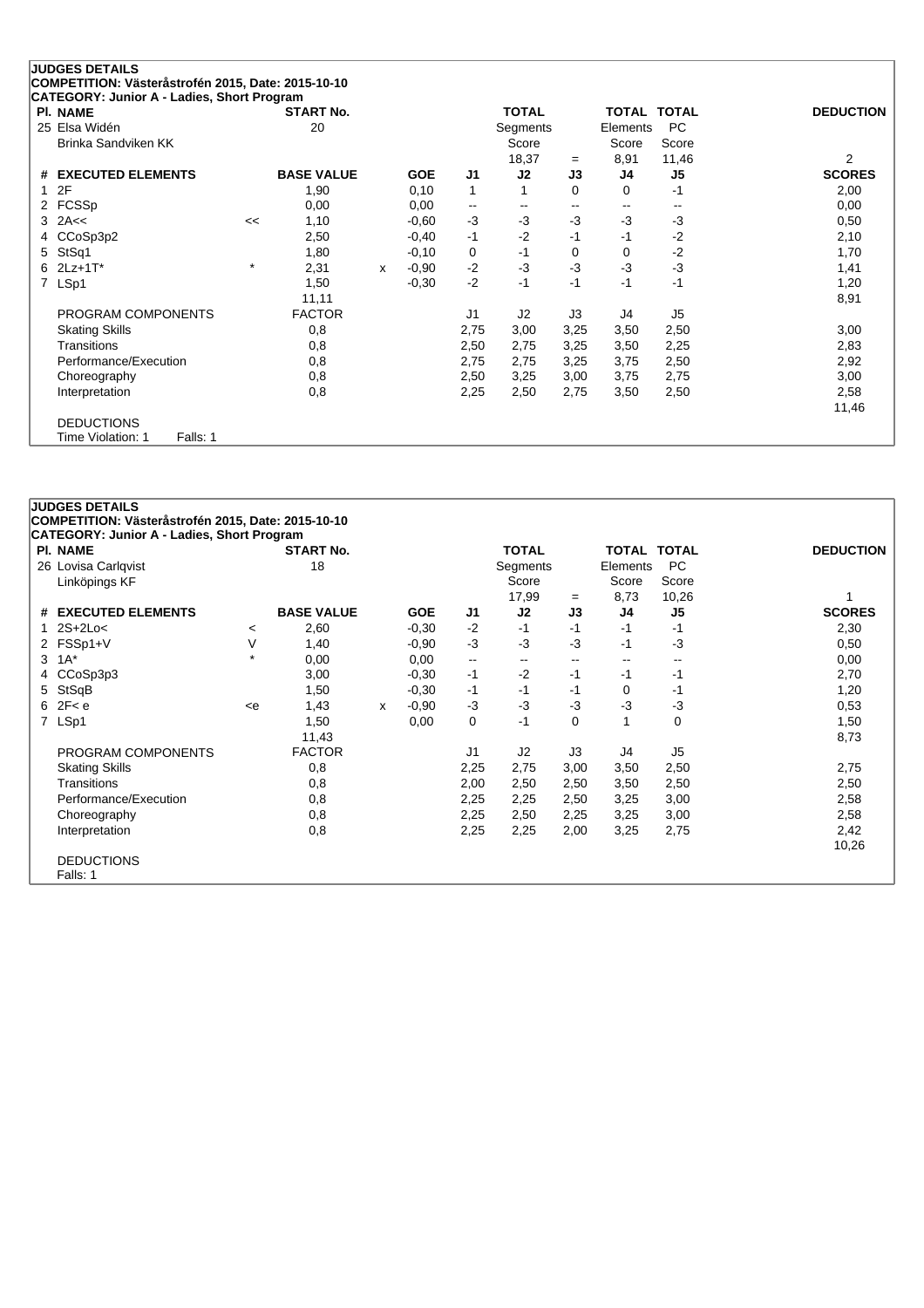| PI. NAME                      |                          | <b>START No.</b>  |   |            |                          | <b>TOTAL</b> |       | <b>TOTAL</b>  | <b>TOTAL</b>   | <b>DEDUCTION</b> |
|-------------------------------|--------------------------|-------------------|---|------------|--------------------------|--------------|-------|---------------|----------------|------------------|
| Frida Mellström<br>27         |                          | 29                |   |            |                          | Segments     |       | Elements      | <b>PC</b>      |                  |
| Botkyrka KK                   |                          |                   |   |            |                          | Score        |       | Score         | Score          |                  |
|                               |                          |                   |   |            |                          | 17,83        | $=$   | 8,59          | 9,24           | 0                |
| <b>EXECUTED ELEMENTS</b><br># |                          | <b>BASE VALUE</b> |   | <b>GOE</b> | J1                       | J2           | J3    | J4            | J5             | <b>SCORES</b>    |
| $2Lo+2Lo<$                    | $\overline{\phantom{a}}$ | 3,10              |   | $-0.80$    | $-3$                     | $-3$         | $-3$  | $-1$          | $-2$           | 2,30             |
| 2 LSp1                        |                          | 1,50              |   | 0,00       | 0                        | 0            | 0     | 0             | -1             | 1,50             |
| $1A^*$<br>3                   | $\star$                  | 0,00              |   | 0,00       | $\overline{\phantom{a}}$ | $-$          | $- -$ | $\sim$ $\sim$ | --             | 0,00             |
| FCSp2+V<br>4                  | $\vee$                   | 1,60              |   | $-0.50$    | $-2$                     | $-1$         | $-2$  | $-1$          | $-2$           | 1,10             |
| StSqB<br>5.                   |                          | 1,50              |   | $-0,40$    | $-2$                     | $-2$         | $-1$  | 0             | -1             | 1,10             |
| 2F<br>6                       |                          | 2,09              | x | $-0.50$    | $-2$                     | $-2$         | $-1$  | 0             | $-2$           | 1,59             |
| CCoSp2pB                      |                          | 1,50              |   | $-0,50$    | $-1$                     | $-2$         | $-1$  | $-2$          | $-3$           | 1,00             |
|                               |                          | 11,29             |   |            |                          |              |       |               |                | 8,59             |
| PROGRAM COMPONENTS            |                          | <b>FACTOR</b>     |   |            | J <sub>1</sub>           | J2           | J3    | J4            | J <sub>5</sub> |                  |
| <b>Skating Skills</b>         |                          | 0,8               |   |            | 2,50                     | 2,50         | 2,75  | 3,25          | 2,50           | 2,58             |
| <b>Transitions</b>            |                          | 0,8               |   |            | 1,75                     | 2,25         | 2,50  | 3,25          | 2,25           | 2,33             |
| Performance/Execution         |                          | 0,8               |   |            | 2,00                     | 2,00         | 2,50  | 3,50          | 2,25           | 2,25             |
| Choreography                  |                          | 0,8               |   |            | 2,25                     | 1,75         | 2,25  | 3,50          | 2,50           | 2,33             |
| Interpretation                |                          | 0,8               |   |            | 2,00                     | 2,00         | 2,25  | 3,25          | 2,00           | 2,08             |
|                               |                          |                   |   |            |                          |              |       |               |                | 9,24             |

| <b>JUDGES DETAILS</b><br>COMPETITION: Västeråstrofén 2015, Date: 2015-10-10<br>CATEGORY: Junior A - Ladies, Short Program |         |                   |            |                |              |          |                    |                |                  |
|---------------------------------------------------------------------------------------------------------------------------|---------|-------------------|------------|----------------|--------------|----------|--------------------|----------------|------------------|
| <b>PI. NAME</b>                                                                                                           |         | <b>START No.</b>  |            |                | <b>TOTAL</b> |          | <b>TOTAL TOTAL</b> |                | <b>DEDUCTION</b> |
| 28 Matilda Kroik                                                                                                          |         | 31                |            |                | Segments     |          | Elements           | <b>PC</b>      |                  |
| <b>KK Iskristallen Sundsvall</b>                                                                                          |         |                   |            |                | Score        |          | Score              | Score          |                  |
|                                                                                                                           |         |                   |            |                | 17,58        | $=$      | 9,00               | 10,58          | 2                |
| # EXECUTED ELEMENTS                                                                                                       |         | <b>BASE VALUE</b> | <b>GOE</b> | J1             | J2           | J3       | J4                 | J5             | <b>SCORES</b>    |
| LSp1<br>1.                                                                                                                |         | 1,50              | 0,00       | $-1$           | 0            | $\Omega$ | $\Omega$           | 0              | 1,50             |
| 2F<br>2                                                                                                                   |         | 1,90              | 0,00       | 0              | 0            | 0        |                    | 0              | 1,90             |
| 2Lz<<+COMBO<br>3                                                                                                          | <<      | 0,60              | $-0,30$    | $-3$           | $-3$         | $-3$     | $-3$               | $-3$           | 0,30             |
| 2A<<br>4                                                                                                                  | $\,<\,$ | 2,30              | $-1,50$    | $-3$           | $-3$         | $-3$     | $-3$               | $-3$           | 0,80             |
| FSSp1+V<br>5.                                                                                                             | $\vee$  | 1,40              | $-0.60$    | $-2$           | $-2$         | $-1$     | $-2$               | $-2$           | 0,80             |
| StSqB<br>6                                                                                                                |         | 1,50              | $-0,30$    | $-1$           | $-1$         | $-1$     | $\Omega$           | $-2$           | 1,20             |
| CCoSp3p3                                                                                                                  |         | 3,00              | $-0.50$    | $-2$           | $-2$         | $-2$     | $-1$               | $-1$           | 2,50             |
|                                                                                                                           |         | 12,20             |            |                |              |          |                    |                | 9,00             |
| PROGRAM COMPONENTS                                                                                                        |         | <b>FACTOR</b>     |            | J <sub>1</sub> | J2           | J3       | J4                 | J <sub>5</sub> |                  |
| <b>Skating Skills</b>                                                                                                     |         | 0,8               |            | 2,50           | 3,00         | 3,00     | 3,50               | 2,50           | 2,83             |
| Transitions                                                                                                               |         | 0,8               |            | 2,00           | 2,50         | 2,75     | 3,25               | 2,50           | 2,58             |
| Performance/Execution                                                                                                     |         | 0,8               |            | 2,25           | 2,50         | 2,75     | 3,50               | 2,50           | 2,58             |
| Choreography                                                                                                              |         | 0,8               |            | 2,50           | 3,00         | 2,50     | 3,25               | 2,50           | 2,67             |
| Interpretation                                                                                                            |         | 0,8               |            | 2,50           | 2,75         | 2,50     | 3,00               | 2,25           | 2,58             |
|                                                                                                                           |         |                   |            |                |              |          |                    |                | 10,58            |
| <b>DEDUCTIONS</b>                                                                                                         |         |                   |            |                |              |          |                    |                |                  |
| Time Violation: 1<br>Falls: 1                                                                                             |         |                   |            |                |              |          |                    |                |                  |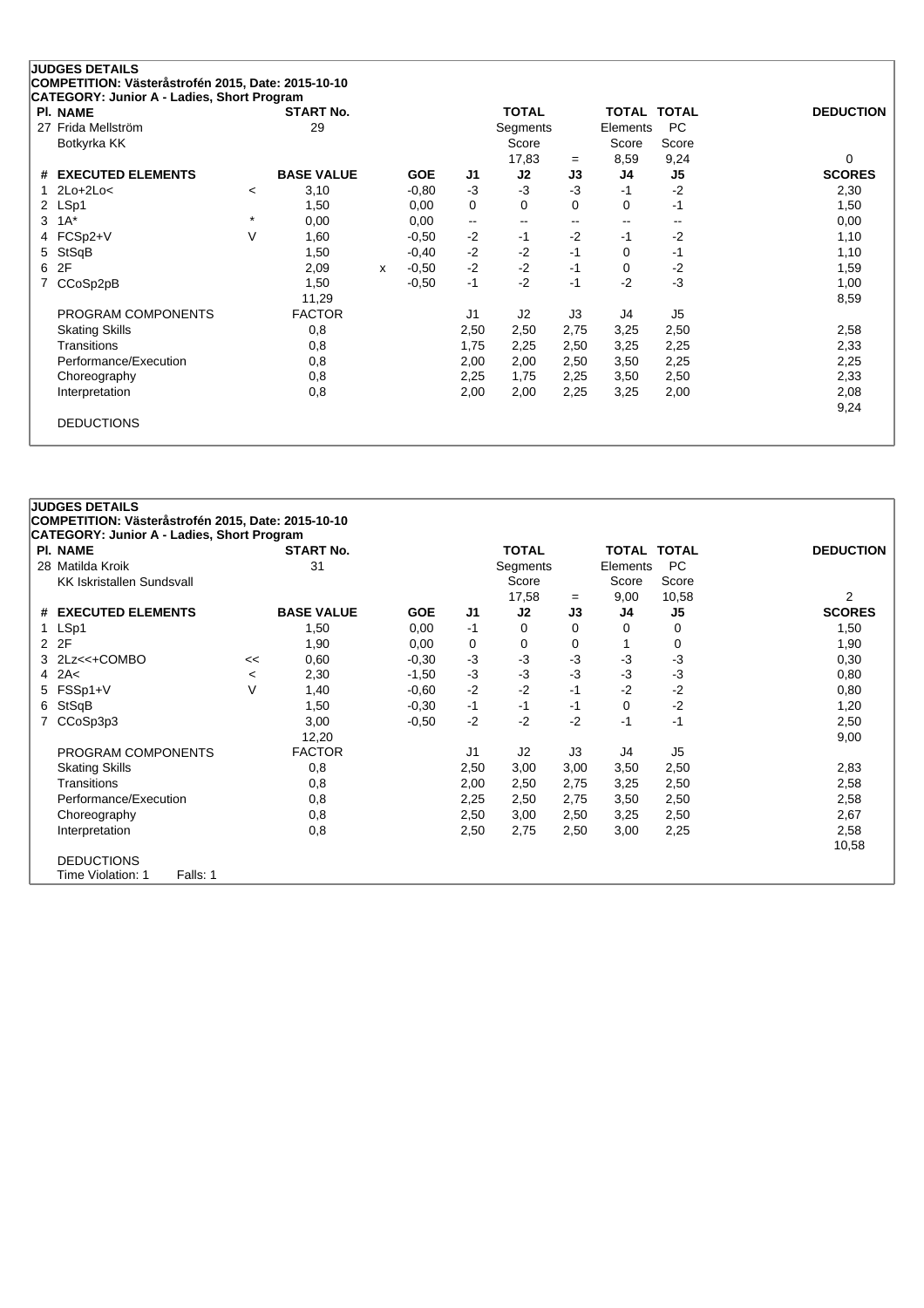| <b>JUDGES DETAILS</b><br>COMPETITION: Västeråstrofén 2015, Date: 2015-10-10 |                   |   |            |                          |              |              |                    |                |                  |
|-----------------------------------------------------------------------------|-------------------|---|------------|--------------------------|--------------|--------------|--------------------|----------------|------------------|
| CATEGORY: Junior A - Ladies, Short Program                                  |                   |   |            |                          |              |              |                    |                |                  |
| <b>PI. NAME</b>                                                             | <b>START No.</b>  |   |            |                          | <b>TOTAL</b> |              | <b>TOTAL TOTAL</b> |                | <b>DEDUCTION</b> |
| 29 Ebba Kjellberg                                                           | 12                |   |            |                          | Segments     |              | Elements           | <b>PC</b>      |                  |
| Kiruna KF                                                                   |                   |   |            |                          | Score        |              | Score              | Score          |                  |
|                                                                             |                   |   |            |                          | 17,29        | $=$          | 7,43               | 10,86          |                  |
| <b>EXECUTED ELEMENTS</b><br>#                                               | <b>BASE VALUE</b> |   | <b>GOE</b> | J <sub>1</sub>           | J2           | J3           | J4                 | J <sub>5</sub> | <b>SCORES</b>    |
| LSp1                                                                        | 1,50              |   | $-0,30$    | $-1$                     | $-1$         | $-1$         | $-1$               | 0              | 1,20             |
| 2 2S+1Lo*                                                                   | $\star$<br>1,30   |   | $-0.60$    | $-3$                     | -3           | $-3$         | $-1$               | $-3$           | 0,70             |
| 2F<br>3                                                                     | 1,90              |   | $-0,90$    | $-3$                     | $-3$         | -3           | $-3$               | $-3$           | 1,00             |
| FSSp<br>4                                                                   | 0,00              |   | 0,00       | $\overline{\phantom{a}}$ | --           | $\mathbf{u}$ | --                 | --             | 0,00             |
| $1A^*$<br>5                                                                 | $\star$<br>0,00   | x | 0,00       | $\overline{\phantom{a}}$ | --           | --           | --                 | --             | 0,00             |
| StSq2<br>6                                                                  | 2,60              |   | $-0,17$    | 0                        | $-1$         | $-1$         | $\mathbf 0$        | 0              | 2,43             |
| CCoSp3p2                                                                    | 2,50              |   | $-0,40$    | $-2$                     | $-2$         | $-1$         | $-1$               | $-1$           | 2,10             |
|                                                                             | 9,80              |   |            |                          |              |              |                    |                | 7,43             |
| PROGRAM COMPONENTS                                                          | <b>FACTOR</b>     |   |            | J1                       | J2           | J3           | J4                 | J5             |                  |
| <b>Skating Skills</b>                                                       | 0,8               |   |            | 2,50                     | 2,75         | 2,75         | 3,50               | 3,25           | 2,92             |
| Transitions                                                                 | 0,8               |   |            | 2,00                     | 2,50         | 2,50         | 3,25               | 2,75           | 2,58             |
| Performance/Execution                                                       | 0,8               |   |            | 2,25                     | 2,25         | 2,75         | 3,25               | 3,25           | 2,75             |
| Choreography                                                                | 0,8               |   |            | 2,50                     | 2,75         | 2,25         | 3,00               | 3,50           | 2,75             |
| Interpretation                                                              | 0,8               |   |            | 2,25                     | 2,50         | 2,25         | 3,00               | 3,25           | 2,58             |
|                                                                             |                   |   |            |                          |              |              |                    |                | 10,86            |
| <b>DEDUCTIONS</b>                                                           |                   |   |            |                          |              |              |                    |                |                  |
| Falls: 1                                                                    |                   |   |            |                          |              |              |                    |                |                  |

|   | <b>JUDGES DETAILS</b>                              |         |                   |   |            |      |              |                          |                          |                          |                  |
|---|----------------------------------------------------|---------|-------------------|---|------------|------|--------------|--------------------------|--------------------------|--------------------------|------------------|
|   | COMPETITION: Västeråstrofén 2015, Date: 2015-10-10 |         |                   |   |            |      |              |                          |                          |                          |                  |
|   | <b>CATEGORY: Junior A - Ladies, Short Program</b>  |         |                   |   |            |      |              |                          |                          |                          |                  |
|   | <b>PI. NAME</b>                                    |         | <b>START No.</b>  |   |            |      | <b>TOTAL</b> |                          | <b>TOTAL TOTAL</b>       |                          | <b>DEDUCTION</b> |
|   | 30 Elsa Ottosson                                   |         | 30                |   |            |      | Segments     |                          | Elements                 | <b>PC</b>                |                  |
|   | Leksands IF Konståkning                            |         |                   |   |            |      | Score        |                          | Score                    | Score                    |                  |
|   |                                                    |         |                   |   |            |      | 16,72        | $=$                      | 8,52                     | 11,20                    | 3                |
|   | # EXECUTED ELEMENTS                                |         | <b>BASE VALUE</b> |   | <b>GOE</b> | J1   | J2           | J3                       | J4                       | J <sub>5</sub>           | <b>SCORES</b>    |
|   | $2S+1T^*$                                          | $\star$ | 1,30              |   | $-0.60$    | $-3$ | -3           | -3                       | -3                       | $-3$                     | 0,70             |
|   | 2 LSp2                                             |         | 1,90              |   | 0,50       | 1    |              |                          |                          |                          | 2,40             |
| 3 | StSq1                                              |         | 1,80              |   | 0,00       | -1   | 0            | 0                        | 0                        | 0                        | 1,80             |
| 4 | 2F                                                 |         | 2,09              | x | $-0,90$    | $-3$ | -3           | -3                       | -3                       | $-3$                     | 1,19             |
| 5 | FSSp                                               |         | 0,00              |   | 0,00       | --   | $\sim$       | $\overline{\phantom{a}}$ | $\overline{\phantom{m}}$ | $\overline{\phantom{a}}$ | 0,00             |
| 6 | 2A<                                                | $\prec$ | 2,53              | X | $-1,50$    | $-3$ | $-3$         | $-3$                     | -3                       | $-3$                     | 1,03             |
|   | CCoSp3p1                                           |         | 2,00              |   | $-0,60$    | $-2$ | $-2$         | $-2$                     | $-2$                     | $-2$                     | 1,40             |
|   |                                                    |         | 11,62             |   |            |      |              |                          |                          |                          | 8,52             |
|   | PROGRAM COMPONENTS                                 |         | <b>FACTOR</b>     |   |            | J1   | J2           | J3                       | J4                       | J5                       |                  |
|   | <b>Skating Skills</b>                              |         | 0,8               |   |            | 2,50 | 3,00         | 3,25                     | 3,50                     | 3,00                     | 3,08             |
|   | Transitions                                        |         | 0,8               |   |            | 2,00 | 2,50         | 3,00                     | 3,25                     | 2,50                     | 2,67             |
|   | Performance/Execution                              |         | 0,8               |   |            | 2,25 | 2,75         | 3,00                     | 3,50                     | 2,75                     | 2,83             |
|   | Choreography                                       |         | 0,8               |   |            | 2,50 | 3,00         | 2,75                     | 3,25                     | 2,50                     | 2,75             |
|   | Interpretation                                     |         | 0,8               |   |            | 2,25 | 2,75         | 2,75                     | 3,25                     | 2,50                     | 2,67             |
|   |                                                    |         |                   |   |            |      |              |                          |                          |                          | 11,20            |
|   | <b>DEDUCTIONS</b>                                  |         |                   |   |            |      |              |                          |                          |                          |                  |
|   | Time Violation: 1<br>Falls: 2                      |         |                   |   |            |      |              |                          |                          |                          |                  |